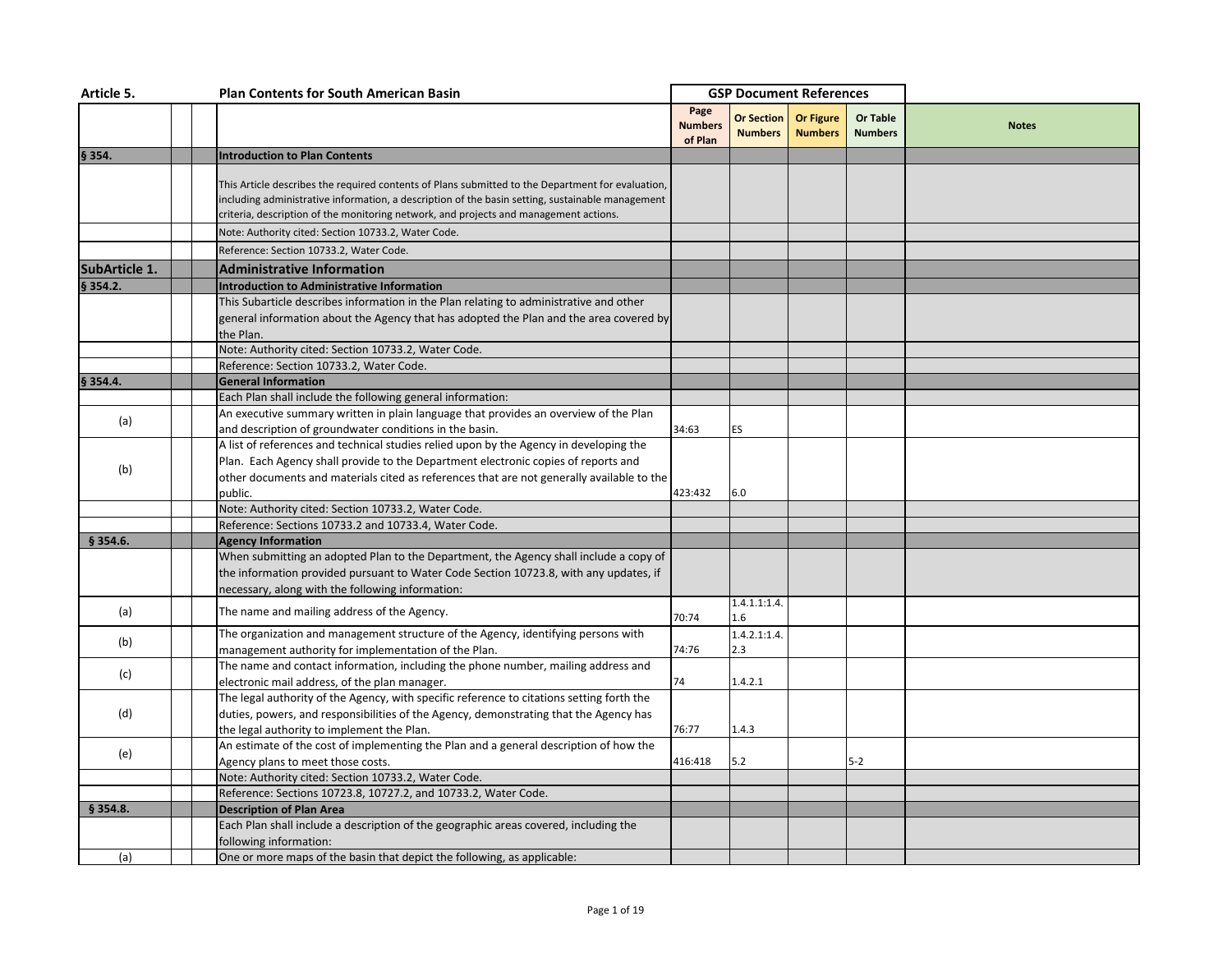| Article 5. |     | <b>Plan Contents for South American Basin</b>                                                                                                                                                                                                                                                                                                                                                                                   | <b>GSP Document References</b>    |                                     |                                    |                            |                                                                                                                                                                                                                                                                                                                     |
|------------|-----|---------------------------------------------------------------------------------------------------------------------------------------------------------------------------------------------------------------------------------------------------------------------------------------------------------------------------------------------------------------------------------------------------------------------------------|-----------------------------------|-------------------------------------|------------------------------------|----------------------------|---------------------------------------------------------------------------------------------------------------------------------------------------------------------------------------------------------------------------------------------------------------------------------------------------------------------|
|            |     |                                                                                                                                                                                                                                                                                                                                                                                                                                 | Page<br><b>Numbers</b><br>of Plan | <b>Or Section</b><br><b>Numbers</b> | <b>Or Figure</b><br><b>Numbers</b> | Or Table<br><b>Numbers</b> | <b>Notes</b>                                                                                                                                                                                                                                                                                                        |
|            | (1) | The area covered by the Plan, delineating areas managed by the Agency as an exclusive Agency<br>and any areas for which the Agency is not an exclusive Agency, and the name and location of any<br>adiacent basins.                                                                                                                                                                                                             | 84:88                             | 2.1, 2.1.1:2.<br>1.2                | $2.1 - 1:2.1 - 3$                  |                            | 1) Figure 2.1-1 shows the general SASb plan area.<br>2) Figure 2.1-2 shows the SASb subbasin and<br>other adjacent basins. 3) Figure 2.1-3 shows the<br>GSAs in the SASb.                                                                                                                                           |
|            | (2) | Adjudicated areas, other Agencies within the basin, and areas covered by an Alternative.                                                                                                                                                                                                                                                                                                                                        | 86,88                             | 2.1.2.1                             | $2.1 - 2: 2.1 - 3$                 |                            | 1) Figure 2.1-3 shows map of other Agencies<br>within the basin.                                                                                                                                                                                                                                                    |
|            | (3) | Jurisdictional boundaries of federal or state land (including the identity of the agency<br>with jurisdiction over that land), tribal land, cities, counties, agencies with water<br>management responsibilities, and areas covered by relevant general plans.                                                                                                                                                                  | 89,91,94                          | 2.1.2.1,<br>2.1.2.3<br>2.1.2.5      | $2.1 - 4, 2.1 - 6$ 2.1-2           |                            | 1) Figure 2.1-6 shows Federal and State lands in<br>the SASb. 2) Figure 2.1-4 shows cities and<br>counties in the SASb. 3) Table 2.1-2 lists the<br>municipal water purveyors of the SASb in year<br>2018.                                                                                                          |
|            | (4) | Existing land use designations and the identification of water use sector and water<br>source type.                                                                                                                                                                                                                                                                                                                             | 93:101,<br>259:266                | 2.1.2.6<br>2.1.4,<br>2.2            | $2.4 - 3:2.4 - 8$                  | $2.1 - 2, 2.1 -$<br>8      | 1) Figure 2.1-7 shows the agricultural land use<br>designations. 2) Figure 2.1-8 shows land use by<br>water use and water source type. 3) Figure 2.1-5<br>shows the regional watersheds. 4) Table 2.1-2<br>2.4.2.1:2.4. 2.1.6:2.1-8, 5, 2.4-2:2.4- lists the municipal water purveyors of the SASb in<br>vear 2018. |
|            | (5) | The density of wells per square mile, by dasymetric or similar mapping techniques,<br>showing the general distribution of agricultural, industrial, and domestic water supply<br>wells in the basin, including de minimis extractors, and the location and extent of<br>communities dependent upon groundwater, utilizing data provided by the Department,<br>as specified in Section 353.2, or the best available information. | 97:100                            | 2.1.2.7                             | $2.1 - 9:2.1$<br>11                |                            | 1) Figure 2.1-9 shows number/depth of<br>DOMESTIC wells in SASb. 2) Figure 2.1-10 shows<br>number/depth of PRODUCTION wells in SASb. 3)<br>Fgure 2.1-11 shows number/depth of PUBLIC<br>wells in SASb.                                                                                                              |
| (b)        |     | A written description of the Plan area, including a summary of the jurisdictional areas<br>and other features depicted on the map.                                                                                                                                                                                                                                                                                              | 86:89                             | 2.1,<br>2.1.1:2.1.2<br>2.1.2.1      | $2.1 - 1:2.1 - 4$                  |                            | 1) Figure 2.1-1 shows the general SASb plan area.<br>2) Figure 2-2 shows the SASb subbasin and other<br>adjacent basins. 3) Figure 2-3 shows map of other<br>Agencies within the basin. 4) Figure 2-4 shows<br>cities and counties in the SASb.                                                                     |
| (c)        |     | Identification of existing water resource monitoring and management programs, and<br>description of any such programs the Agency plans to incorporate in its monitoring<br>network or in development of its Plan. The Agency may coordinate with existing water<br>resource monitoring and management programs to incorporate and adopt that program<br>as part of the Plan.                                                    | 101:151                           | 2.1.4:2.1.12 28                     | 2.1-12:2.1- 2.1-5:2.1-             | 23                         |                                                                                                                                                                                                                                                                                                                     |
| (d)        |     | A description of how existing water resource monitoring or management programs may<br>limit operational flexibility in the basin, and how the Plan has been developed to adapt to<br>those limits.                                                                                                                                                                                                                              | 136:142                           | 2.1.9                               |                                    |                            |                                                                                                                                                                                                                                                                                                                     |
| (e)        |     | A description of conjunctive use programs in the basin.                                                                                                                                                                                                                                                                                                                                                                         | 141,<br>187:188,<br>368:384       | 2.1.9.9, 2.3,<br>4.3:4.5            | $4 - 2:4 - 5$                      | 4-1                        |                                                                                                                                                                                                                                                                                                                     |
| (f)        |     | A plain language description of the land use elements or topic categories of applicable<br>general plans that includes the following:                                                                                                                                                                                                                                                                                           |                                   |                                     |                                    |                            |                                                                                                                                                                                                                                                                                                                     |
|            | (1) | A summary of general plans and other land use plans governing the basin.                                                                                                                                                                                                                                                                                                                                                        | 142:143,40                        | 2.1.10, 5.0                         |                                    | $2.1 - 18:2.1$<br>22       |                                                                                                                                                                                                                                                                                                                     |
|            | (2) | A general description of how implementation of existing land use plans may change<br>water demands within the basin or affect the ability of the Agency to achieve sustainable<br>groundwater management over the planning and implementation horizon, and how the<br>Plan addresses those potential effects                                                                                                                    | 407                               | 5.0                                 |                                    |                            |                                                                                                                                                                                                                                                                                                                     |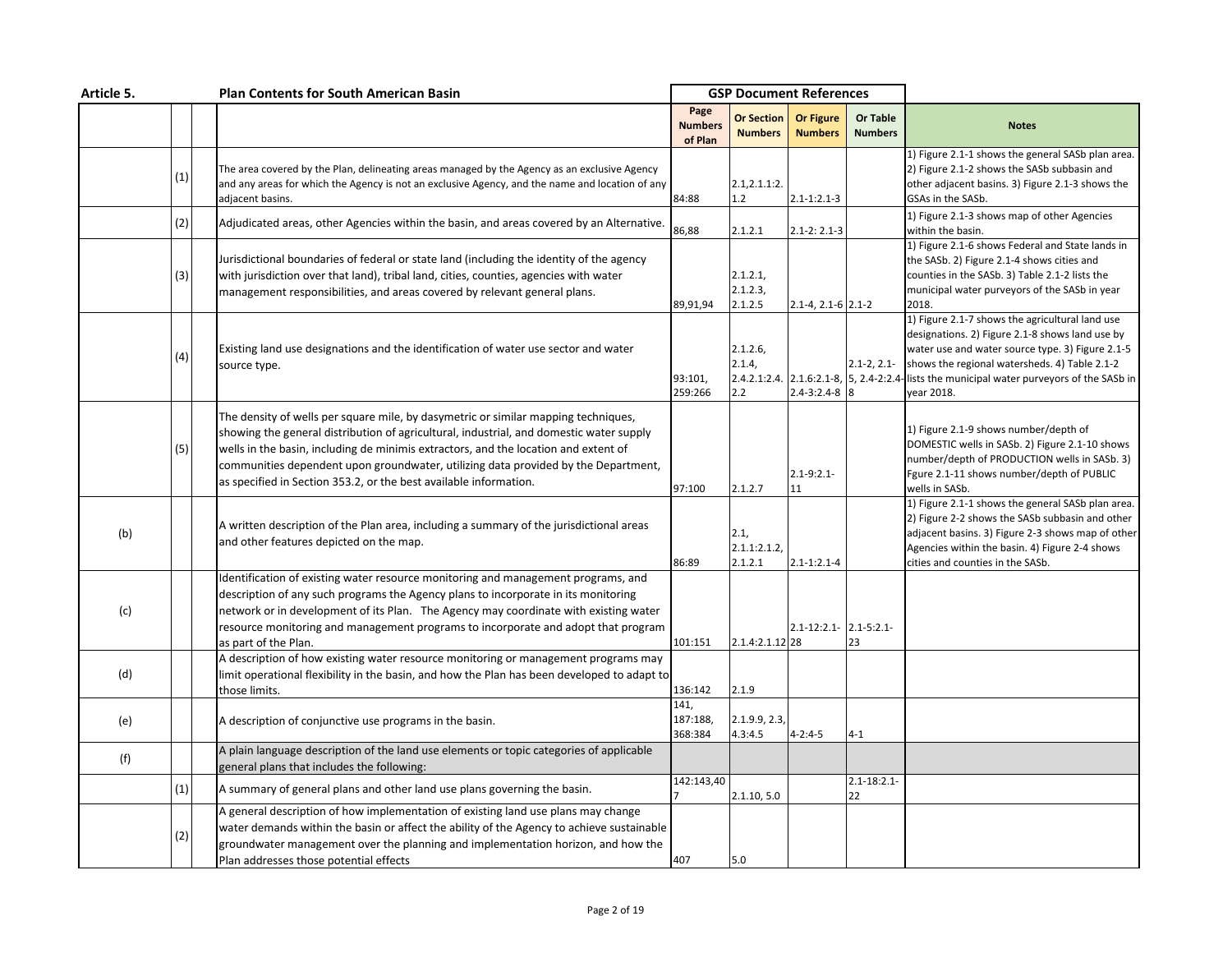| Article 5.    |     |  | <b>Plan Contents for South American Basin</b>                                                                                                                                                                                                                                                          |                                   | <b>GSP Document References</b>      |                                    |                            |                                                                                                                                                                                                                       |
|---------------|-----|--|--------------------------------------------------------------------------------------------------------------------------------------------------------------------------------------------------------------------------------------------------------------------------------------------------------|-----------------------------------|-------------------------------------|------------------------------------|----------------------------|-----------------------------------------------------------------------------------------------------------------------------------------------------------------------------------------------------------------------|
|               |     |  |                                                                                                                                                                                                                                                                                                        | Page<br><b>Numbers</b><br>of Plan | <b>Or Section</b><br><b>Numbers</b> | <b>Or Figure</b><br><b>Numbers</b> | Or Table<br><b>Numbers</b> | <b>Notes</b>                                                                                                                                                                                                          |
|               | (3) |  | A general description of how implementation of the Plan may affect the water supply<br>assumptions of relevant land use plans over the planning and implementation horizon.                                                                                                                            | 407                               | 5.0                                 |                                    |                            |                                                                                                                                                                                                                       |
|               | (4) |  | A summary of the process for permitting new or replacement wells in the basin,<br>including adopted standards in local well ordinances, zoning codes, and policies<br>contained in adopted land use plans.                                                                                             |                                   |                                     |                                    |                            | 1) The Sacramento County Environmental<br>Management Wells Program is responsible for<br>authorizing the construction, modification, repair,<br>inactivation, or destruction of wells in<br>Sacramento County         |
|               |     |  |                                                                                                                                                                                                                                                                                                        | 139                               | 2.1.9.6                             |                                    |                            | This has been amended to clarify that this is<br>performed "via a permit and inspection process"                                                                                                                      |
|               | (5) |  | To the extent known, the Agency may include information regarding the implementation<br>of land use plans outside the basin that could affect the ability of the Agency to achieve<br>sustainable groundwater management.                                                                              | N/A                               |                                     |                                    |                            | No known impacts of land use plans outside the<br>basin that could affect the ability of the Agency to<br>achieve sustainable groundwater management.                                                                 |
| (g)           |     |  | A description of any of the additional Plan elements included in Water Code Section                                                                                                                                                                                                                    |                                   |                                     |                                    |                            |                                                                                                                                                                                                                       |
|               |     |  | 10727.4 that the Agency determines to be appropriate.                                                                                                                                                                                                                                                  | N/A                               |                                     |                                    |                            | All plan elements are discussed in the GSP.                                                                                                                                                                           |
|               |     |  | Note: Authority cited: Section 10733.2, Water Code.<br>Reference: Sections 10720.3, 10727.2, 10727.4, 10733, and 10733.2, Water Code.                                                                                                                                                                  |                                   |                                     |                                    |                            |                                                                                                                                                                                                                       |
| § 354.10.     |     |  | <b>Notice and Communication</b>                                                                                                                                                                                                                                                                        |                                   |                                     |                                    |                            |                                                                                                                                                                                                                       |
|               |     |  | Each Plan shall include a summary of information relating to notification and                                                                                                                                                                                                                          |                                   |                                     |                                    |                            |                                                                                                                                                                                                                       |
|               |     |  | communication by the Agency with other agencies and interested parties including the<br>following:                                                                                                                                                                                                     |                                   |                                     |                                    |                            |                                                                                                                                                                                                                       |
| (a)           |     |  | A description of the beneficial uses and users of groundwater in the basin, including the<br>land uses and property interests potentially affected by the use of groundwater in the<br>basin, the types of parties representing those interests, and the nature of consultation<br>with those parties. | 78:81                             | 1.5.3, 1.5.3.<br>1:1.5.3.2          |                                    | $1 - 3$                    | This information is addressed in section 1.5,<br>where various means of communication such as<br>public meetings, surveys, mail, emails, and public<br>hearings were utilized to reach groups<br>throughout the SASb. |
| (b)           |     |  | A list of public meetings at which the Plan was discussed or considered by the Agency.                                                                                                                                                                                                                 | 81,746                            | 1.5.3.2                             |                                    | $1 - 4$                    | 1) Table 1-4 lists the individual GSA websites,<br>meeting frequency, and meeting dates. 2)<br>Appendix I-E                                                                                                           |
| (c)           |     |  | Comments regarding the Plan received by the Agency and a summary of any responses<br>by the Agency.                                                                                                                                                                                                    | 794                               |                                     |                                    |                            | Appendix 1-G                                                                                                                                                                                                          |
| (d)           |     |  | A communication section of the Plan that includes the following:                                                                                                                                                                                                                                       |                                   |                                     |                                    |                            |                                                                                                                                                                                                                       |
|               | (1) |  | An explanation of the Agency's decision-making process.                                                                                                                                                                                                                                                | 77:78                             | 1.5.2                               |                                    |                            |                                                                                                                                                                                                                       |
|               | (2) |  | Identification of opportunities for public engagement and a discussion of how public                                                                                                                                                                                                                   |                                   |                                     |                                    |                            |                                                                                                                                                                                                                       |
|               |     |  | input and response will be used.                                                                                                                                                                                                                                                                       | 78:81                             | 1.5                                 |                                    |                            |                                                                                                                                                                                                                       |
|               | (3) |  | A description of how the Agency encourages the active involvement of diverse social,<br>cultural, and economic elements of the population within the basin.                                                                                                                                            | 78:81                             | 1.5                                 |                                    |                            |                                                                                                                                                                                                                       |
|               |     |  | The method the Agency shall follow to inform the public about progress implementing                                                                                                                                                                                                                    |                                   |                                     |                                    |                            |                                                                                                                                                                                                                       |
|               | (4) |  | the Plan, including the status of projects and actions.                                                                                                                                                                                                                                                | 78:81                             | 1.5                                 |                                    |                            |                                                                                                                                                                                                                       |
|               |     |  | Note: Authority cited: Section 10733.2, Water Code.                                                                                                                                                                                                                                                    |                                   |                                     |                                    |                            |                                                                                                                                                                                                                       |
|               |     |  | Reference: Sections 10723.2, 10727.8, 10728.4, and 10733.2, Water Code                                                                                                                                                                                                                                 |                                   |                                     |                                    |                            |                                                                                                                                                                                                                       |
| SubArticle 2. |     |  | <b>Basin Setting</b>                                                                                                                                                                                                                                                                                   |                                   |                                     |                                    |                            |                                                                                                                                                                                                                       |
| § 354.12.     |     |  | Introduction to Basin Setting                                                                                                                                                                                                                                                                          |                                   |                                     |                                    |                            |                                                                                                                                                                                                                       |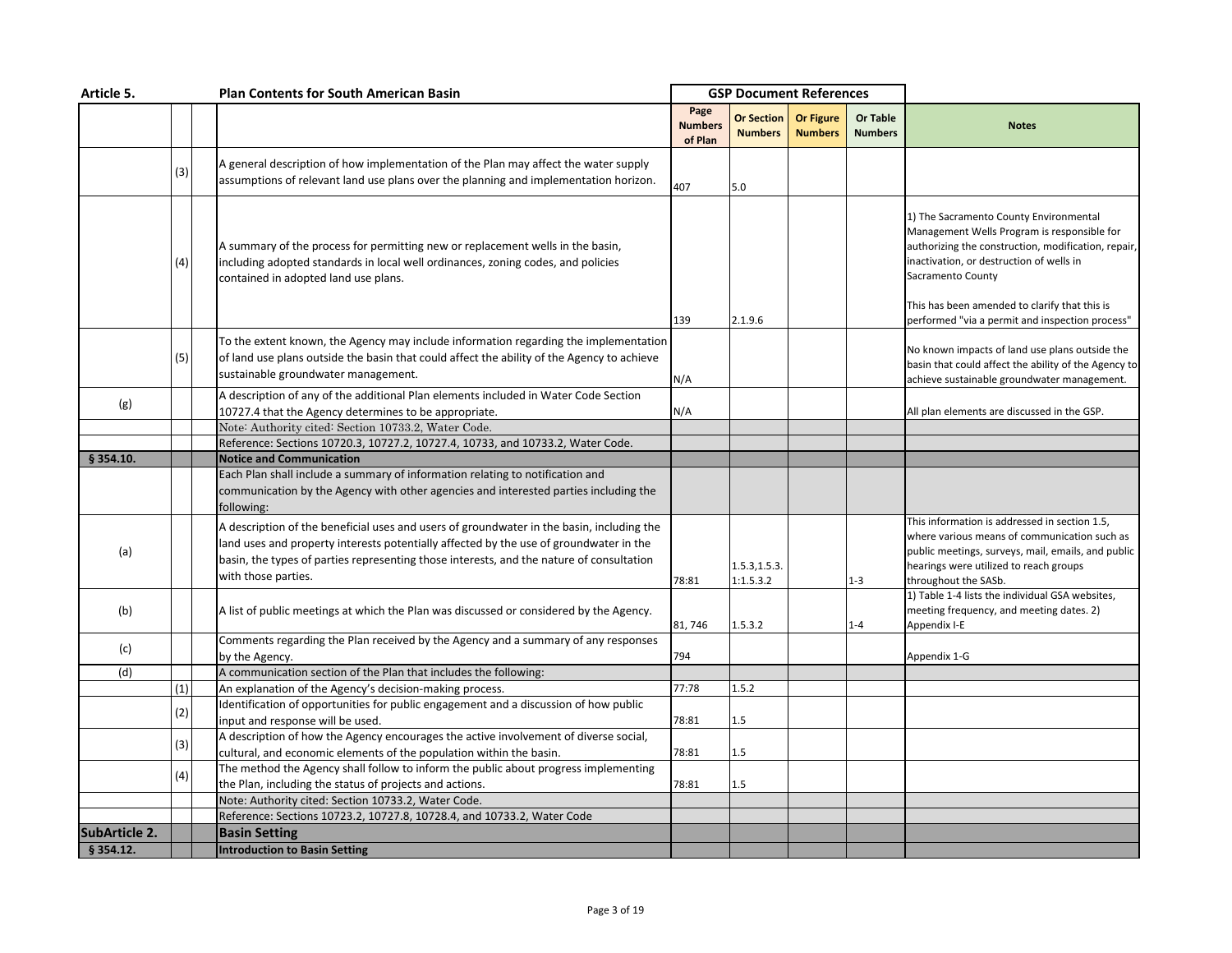| Article 5. |     |     | <b>Plan Contents for South American Basin</b>                                                                                                                                                                                                                                                                                                                                                                                                                                                                                                                                             |                                   | <b>GSP Document References</b>                                  |                                    |                                   |                                                                                                                                                                                                        |
|------------|-----|-----|-------------------------------------------------------------------------------------------------------------------------------------------------------------------------------------------------------------------------------------------------------------------------------------------------------------------------------------------------------------------------------------------------------------------------------------------------------------------------------------------------------------------------------------------------------------------------------------------|-----------------------------------|-----------------------------------------------------------------|------------------------------------|-----------------------------------|--------------------------------------------------------------------------------------------------------------------------------------------------------------------------------------------------------|
|            |     |     |                                                                                                                                                                                                                                                                                                                                                                                                                                                                                                                                                                                           | Page<br><b>Numbers</b><br>of Plan | <b>Or Section</b><br><b>Numbers</b>                             | <b>Or Figure</b><br><b>Numbers</b> | <b>Or Table</b><br><b>Numbers</b> | <b>Notes</b>                                                                                                                                                                                           |
|            |     |     | This Subarticle describes the information about the physical setting and characteristics of<br>the basin and current conditions of the basin that shall be part of each Plan, including the<br>identification of data gaps and levels of uncertainty, which comprise the basin setting<br>that serves as the basis for defining and assessing reasonable sustainable management<br>criteria and projects and management actions. Information provided pursuant to this<br>Subarticle shall be prepared by or under the direction of a professional geologist or<br>professional engineer. |                                   |                                                                 |                                    |                                   |                                                                                                                                                                                                        |
|            |     |     | Note: Authority cited: Section 10733.2, Water Code.                                                                                                                                                                                                                                                                                                                                                                                                                                                                                                                                       |                                   |                                                                 |                                    |                                   |                                                                                                                                                                                                        |
|            |     |     | Reference: Section 10733.2, Water Code.                                                                                                                                                                                                                                                                                                                                                                                                                                                                                                                                                   |                                   |                                                                 |                                    |                                   |                                                                                                                                                                                                        |
| § 354.14.  |     |     | <b>Hydrogeologic Conceptual Model</b>                                                                                                                                                                                                                                                                                                                                                                                                                                                                                                                                                     |                                   |                                                                 |                                    |                                   |                                                                                                                                                                                                        |
| (a)        |     |     | Each Plan shall include a descriptive hydrogeologic conceptual model of the basin based<br>on technical studies and qualified maps that characterizes the physical components and<br>interaction of the surface water and groundwater systems in the basin.                                                                                                                                                                                                                                                                                                                               | 153:187                           | 2.2                                                             |                                    |                                   |                                                                                                                                                                                                        |
| (b)        |     |     | The hydrogeologic conceptual model shall be summarized in a written description that<br>includes the following:                                                                                                                                                                                                                                                                                                                                                                                                                                                                           |                                   |                                                                 |                                    |                                   |                                                                                                                                                                                                        |
|            |     |     | The regional geologic and structural setting of the basin including the immediate                                                                                                                                                                                                                                                                                                                                                                                                                                                                                                         |                                   |                                                                 |                                    |                                   |                                                                                                                                                                                                        |
|            | (1) |     | surrounding area, as necessary for geologic consistency.                                                                                                                                                                                                                                                                                                                                                                                                                                                                                                                                  | 153                               | 2.2.1                                                           |                                    |                                   |                                                                                                                                                                                                        |
|            | (2) |     | Lateral basin boundaries, including major geologic features that significantly affect                                                                                                                                                                                                                                                                                                                                                                                                                                                                                                     |                                   |                                                                 |                                    |                                   |                                                                                                                                                                                                        |
|            |     |     | groundwater flow.                                                                                                                                                                                                                                                                                                                                                                                                                                                                                                                                                                         | 172:173                           | 2.2.5.1                                                         |                                    |                                   |                                                                                                                                                                                                        |
|            | (3) |     | The definable bottom of the basin.                                                                                                                                                                                                                                                                                                                                                                                                                                                                                                                                                        | 173                               | 2.2.5.3                                                         |                                    |                                   |                                                                                                                                                                                                        |
|            | (4) |     | Principal aquifers and aquitards, including the following information:                                                                                                                                                                                                                                                                                                                                                                                                                                                                                                                    |                                   |                                                                 |                                    |                                   |                                                                                                                                                                                                        |
|            |     |     | (A) Formation names, if defined.                                                                                                                                                                                                                                                                                                                                                                                                                                                                                                                                                          | 173:174                           | 2.2.6,<br>2.2.6.1:2.2.<br>6.2                                   |                                    |                                   |                                                                                                                                                                                                        |
|            |     |     | Physical properties of aquifers and aquitards, including the vertical and lateral extent,                                                                                                                                                                                                                                                                                                                                                                                                                                                                                                 |                                   |                                                                 |                                    |                                   |                                                                                                                                                                                                        |
|            |     |     | (B) hydraulic conductivity, and storativity, which may be based on existing technical studies                                                                                                                                                                                                                                                                                                                                                                                                                                                                                             |                                   |                                                                 |                                    |                                   |                                                                                                                                                                                                        |
|            |     |     | or other best available information.                                                                                                                                                                                                                                                                                                                                                                                                                                                                                                                                                      | 172:175                           | 2.2.5:2.2.6                                                     |                                    |                                   |                                                                                                                                                                                                        |
|            |     |     | Structural properties of the basin that restrict groundwater flow within the principal                                                                                                                                                                                                                                                                                                                                                                                                                                                                                                    |                                   |                                                                 |                                    |                                   |                                                                                                                                                                                                        |
|            |     |     | (C) aquifers, including information regarding stratigraphic changes, truncation of units, or                                                                                                                                                                                                                                                                                                                                                                                                                                                                                              |                                   |                                                                 |                                    |                                   |                                                                                                                                                                                                        |
|            |     |     | other features.<br>General water quality of the principal aquifers, which may be based on information                                                                                                                                                                                                                                                                                                                                                                                                                                                                                     | 156:176                           | 2.2.3:2.2.6                                                     |                                    |                                   |                                                                                                                                                                                                        |
|            |     | (D) | derived from existing technical studies or regulatory programs.                                                                                                                                                                                                                                                                                                                                                                                                                                                                                                                           | 176                               | 2.2.7                                                           |                                    |                                   |                                                                                                                                                                                                        |
|            |     | (E) | Identification of the primary use or uses of each aquifer, such as domestic, irrigation, or<br>municipal water supply.                                                                                                                                                                                                                                                                                                                                                                                                                                                                    |                                   | 2.2.6<br>2.2.6.1:2.2. 2.1-9:2.1-<br>173:174, 97 6.2, 2.1.2.7 11 |                                    |                                   | 1) Figure 2.1-9 shows number/depth of<br>DOMESTIC wells in SASb. 2) Figure 2.1-10 shows<br>number/depth of PRODUCTION wells in SASb. 3)<br>Fgure 2.1-11 shows number/depth of PUBLIC<br>wells in SASb. |
|            | (5) |     | Identification of data gaps and uncertainty within the hydrogeologic conceptual model                                                                                                                                                                                                                                                                                                                                                                                                                                                                                                     | 184:187                           | 2.2.9                                                           |                                    |                                   |                                                                                                                                                                                                        |
| (c)        |     |     | The hydrogeologic conceptual model shall be represented graphically by at least two<br>scaled cross-sections that display the information required by this section and are<br>sufficient to depict major stratigraphic and structural features in the basin.                                                                                                                                                                                                                                                                                                                              | 160:167                           | 2.2.3.1                                                         | $2.2 - 33:2.2$<br>39               |                                   | 1) The cross sections derived from the CoSANA<br>model layers are shown individually in Figures 2.2-<br>33 to Figures 2.2-39.                                                                          |
| (d)        |     |     | Physical characteristics of the basin shall be represented on one or more maps that<br>depict the following:                                                                                                                                                                                                                                                                                                                                                                                                                                                                              |                                   |                                                                 |                                    |                                   |                                                                                                                                                                                                        |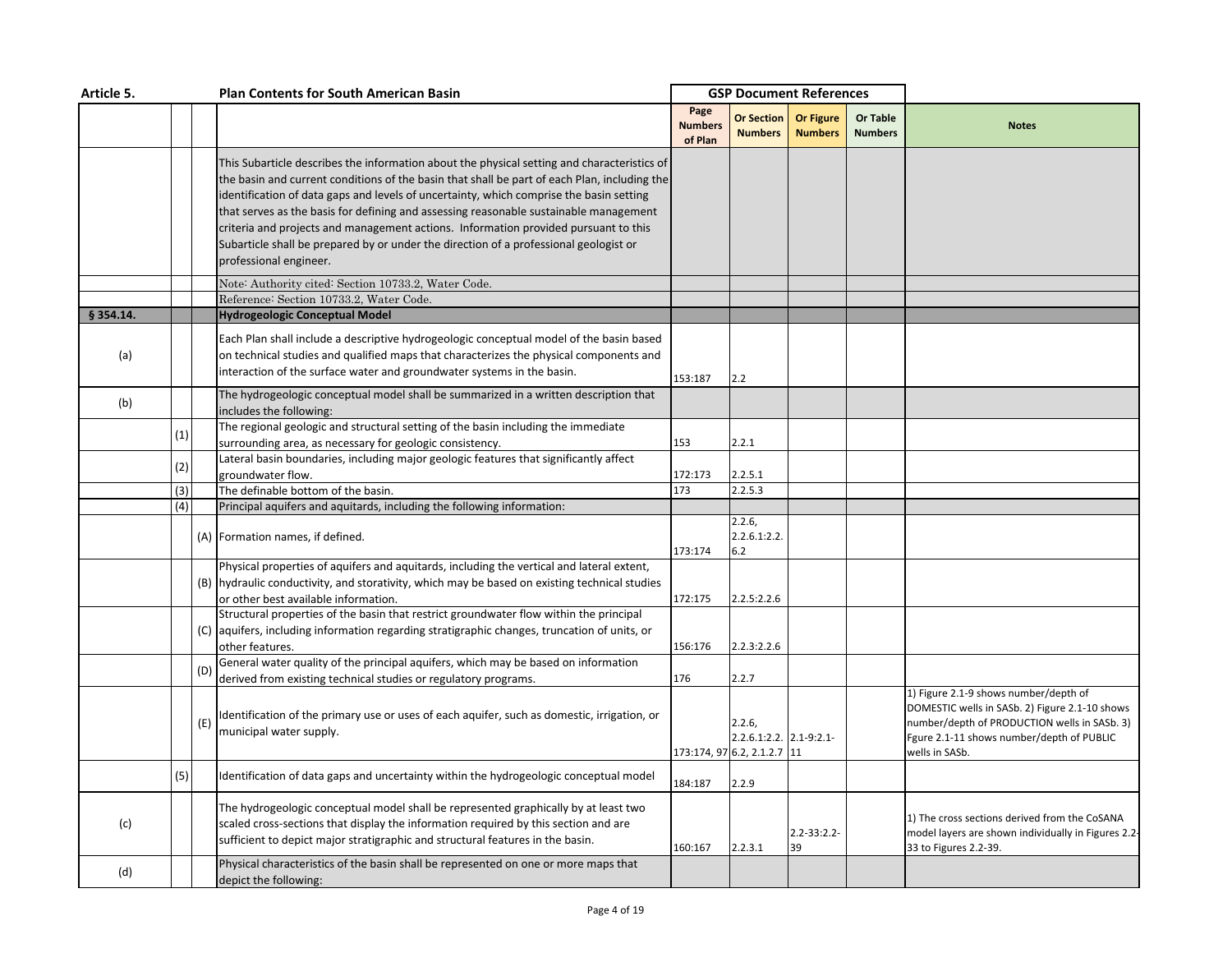| Article 5. |     | <b>Plan Contents for South American Basin</b>                                                                                                                                                                                                           |                                   | <b>GSP Document References</b> |                                    |                            |                                                                                                                                                                                                                                                                                                                                   |
|------------|-----|---------------------------------------------------------------------------------------------------------------------------------------------------------------------------------------------------------------------------------------------------------|-----------------------------------|--------------------------------|------------------------------------|----------------------------|-----------------------------------------------------------------------------------------------------------------------------------------------------------------------------------------------------------------------------------------------------------------------------------------------------------------------------------|
|            |     |                                                                                                                                                                                                                                                         | Page<br><b>Numbers</b><br>of Plan | Or Section<br><b>Numbers</b>   | <b>Or Figure</b><br><b>Numbers</b> | Or Table<br><b>Numbers</b> | <b>Notes</b>                                                                                                                                                                                                                                                                                                                      |
|            | (1) | Topographic information derived from the U.S. Geological Survey or another reliable                                                                                                                                                                     |                                   |                                |                                    |                            |                                                                                                                                                                                                                                                                                                                                   |
|            |     | source.                                                                                                                                                                                                                                                 | 180                               | 2.2.8.1                        | $2.2 - 42$                         |                            | 1) Figure 2.2-42 shows the SASb topography                                                                                                                                                                                                                                                                                        |
|            | (2) | Surficial geology derived from a qualified map including the locations of cross-sections                                                                                                                                                                |                                   |                                | $2.2 - 34:2.2 -$                   |                            | 1) Figure 2.2-6 shows cross section D-D'. 2) Figure                                                                                                                                                                                                                                                                               |
|            |     | required by this Section.                                                                                                                                                                                                                               | 162:163                           |                                | 35                                 |                            | 2.2-7 shows cross section H-H'.                                                                                                                                                                                                                                                                                                   |
|            | (3) | Soil characteristics as described by the appropriate Natural Resources Conservation                                                                                                                                                                     |                                   |                                | $2.2 - 45:2.2 -$                   |                            | 1) Figure 2.2-45 shows soils of the SASb. 2) Figure                                                                                                                                                                                                                                                                               |
|            |     | Service soil survey or other applicable studies.                                                                                                                                                                                                        | 183:184                           | 2.2.8.4                        | 46                                 |                            | 2.2-46 shows the hydrologic soil groups                                                                                                                                                                                                                                                                                           |
|            | (4) | Delineation of existing recharge areas that substantially contribute to the replenishment<br>of the basin, potential recharge areas, and discharge areas, including significant active<br>springs, seeps, and wetlands within or adjacent to the basin. | 183                               | 2.2.8.4                        | $2.2 - 44$                         |                            | 1) Figure 2.2-44 shows recharge areas, seeps, and<br>springs                                                                                                                                                                                                                                                                      |
|            | (5) | Surface water bodies that are significant to the management of the basin.                                                                                                                                                                               | 181                               | 2.2.8.2                        | $2.2 - 43$                         |                            | 1) Figure 2.2-43 shows SASb surface water<br>bodies.                                                                                                                                                                                                                                                                              |
|            | (6) | The source and point of delivery for imported water supplies.                                                                                                                                                                                           | 179                               | 2.2.8                          |                                    |                            | 1) There are no imported water supplies                                                                                                                                                                                                                                                                                           |
|            |     | Note: Authority cited: Section 10733.2, Water Code.                                                                                                                                                                                                     |                                   |                                |                                    |                            |                                                                                                                                                                                                                                                                                                                                   |
|            |     | Reference: Sections 10727.2, 10733, and 10733.2, Water Code.                                                                                                                                                                                            |                                   |                                |                                    |                            |                                                                                                                                                                                                                                                                                                                                   |
| § 354.16.  |     | <b>Groundwater Conditions</b>                                                                                                                                                                                                                           |                                   |                                |                                    |                            |                                                                                                                                                                                                                                                                                                                                   |
|            |     | Each Plan shall provide a description of current and historical groundwater conditions in                                                                                                                                                               |                                   |                                |                                    |                            |                                                                                                                                                                                                                                                                                                                                   |
|            |     | the basin, including data from January 1, 2015, to current conditions, based on the best                                                                                                                                                                |                                   |                                |                                    |                            |                                                                                                                                                                                                                                                                                                                                   |
|            |     | available information that includes the following:                                                                                                                                                                                                      |                                   |                                |                                    |                            |                                                                                                                                                                                                                                                                                                                                   |
|            |     | Groundwater elevation data demonstrating flow directions, lateral and vertical gradients,                                                                                                                                                               |                                   |                                |                                    |                            |                                                                                                                                                                                                                                                                                                                                   |
| (a)        |     | and regional pumping patterns, including:                                                                                                                                                                                                               |                                   |                                |                                    |                            |                                                                                                                                                                                                                                                                                                                                   |
|            | (1) | Groundwater elevation contour maps depicting the groundwater table or potentiometric<br>surface associated with the current seasonal high and seasonal low for each principal<br>aquifer within the basin.                                              | 209:217                           | 2.3.1                          | $2.3 - 19:2.3 -$<br>26             |                            | 1) Figures 2.3-19:2.3-24 show groundwater<br>elevations for Fall 1977, Fall 1986, Fall 2005, and<br>Fall 2015. 2) Figures 2.3-23:2.3-26 show seasonal<br>groundwater contour maps for both elevation<br>and depth to water for Fall 2019 and Spring 2019.                                                                         |
|            | (2) | Hydrographs depicting long-term groundwater elevations, historical highs and lows, and<br>hydraulic gradients between principal aquifers.                                                                                                               | 197:207                           | 2.3.1                          | $2.3 - 6:2.3 -$<br>18              |                            | 1) Figure 2.3-6 shows location of wells with<br>measured groundwater levels since 2018. 2)<br>Figures 2.3-7:2.3-14 show hydrographs of<br>groundwater levels from 1970 to 2020 in selected<br>wells. 3) Figure 2.3-15 shows multiple completion<br>wells. 4) Figures 2.3-16:2.3-20 show combined<br>and cluster well hydrographs. |
|            |     | A graph depicting estimates of the change in groundwater in storage, based on data,                                                                                                                                                                     |                                   |                                |                                    |                            |                                                                                                                                                                                                                                                                                                                                   |
| (b)        |     | demonstrating the annual and cumulative change in the volume of groundwater in                                                                                                                                                                          |                                   |                                |                                    |                            | 1) Figure 2.3-27 shows Groundwater Storage by                                                                                                                                                                                                                                                                                     |
|            |     | storage between seasonal high groundwater conditions, including the annual                                                                                                                                                                              |                                   |                                |                                    |                            | Year, Water Year Type, and Cumulative Water                                                                                                                                                                                                                                                                                       |
|            |     | groundwater use and water year type.                                                                                                                                                                                                                    | 218                               | 2.3.2                          | $2.3 - 27$                         |                            | Volume                                                                                                                                                                                                                                                                                                                            |
|            |     | Seawater intrusion conditions in the basin, including maps and cross-sections of the                                                                                                                                                                    |                                   |                                |                                    |                            | 1) Seawater intrusion is not considered to be a                                                                                                                                                                                                                                                                                   |
| (c)        |     | seawater intrusion front for each principal aquifer.                                                                                                                                                                                                    | 218:219                           | 2.3.3                          |                                    |                            | problem for the SASb.                                                                                                                                                                                                                                                                                                             |
| (d)        |     | Groundwater quality issues that may affect the supply and beneficial uses of<br>groundwater, including a description and map of the location of known groundwater<br>contamination sites and plumes.                                                    | 219:233,<br>118:136               | 2.3.4, 2.1.8 38, 2.1-18        | $2.3 - 28:2.3$                     |                            | 1) Figures 2.3-30:2.3-40 show data for nitrate,<br>TDS, arsenic, hexavalent chromium, and PFAS 2)<br>Figure 2.1.18 shows the known contaminant<br>plumes known since 2008.                                                                                                                                                        |
| (e)        |     | The extent, cumulative total, and annual rate of land subsidence, including maps<br>depicting total subsidence, utilizing data available from the Department, as specified in<br>Section 353.2, or the best available information.                      | 234:236                           | 2.3.5                          | $2.3 - 39:2.3 -$<br>40             |                            | 1) land subsidence is not known to be a<br>historically or currently significant in the SASb.<br>Figures 2.3-39:2.3-40 show vertical displacement                                                                                                                                                                                 |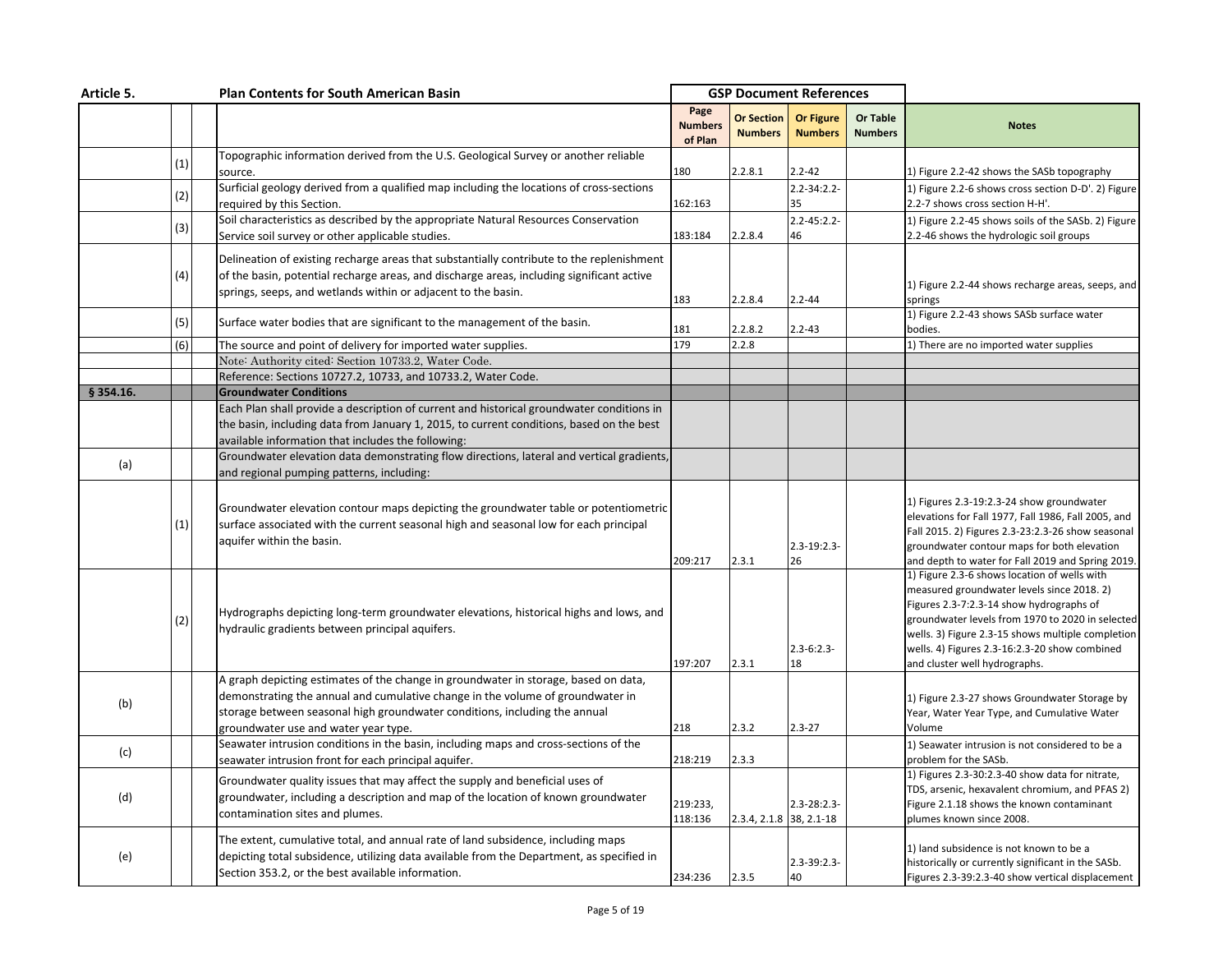| Article 5. |     | <b>Plan Contents for South American Basin</b>                                                                                                                                                                                                                                                                                                                                                                               | <b>GSP Document References</b>    |                                     |                                    |                            |                                                                                                                                                                                                                                                                                                                                                                                                                                                                                   |
|------------|-----|-----------------------------------------------------------------------------------------------------------------------------------------------------------------------------------------------------------------------------------------------------------------------------------------------------------------------------------------------------------------------------------------------------------------------------|-----------------------------------|-------------------------------------|------------------------------------|----------------------------|-----------------------------------------------------------------------------------------------------------------------------------------------------------------------------------------------------------------------------------------------------------------------------------------------------------------------------------------------------------------------------------------------------------------------------------------------------------------------------------|
|            |     |                                                                                                                                                                                                                                                                                                                                                                                                                             | Page<br><b>Numbers</b><br>of Plan | <b>Or Section</b><br><b>Numbers</b> | <b>Or Figure</b><br><b>Numbers</b> | Or Table<br><b>Numbers</b> | <b>Notes</b>                                                                                                                                                                                                                                                                                                                                                                                                                                                                      |
| (f)        |     | Identification of interconnected surface water systems within the basin and an estimate<br>of the quantity and timing of depletions of those systems, utilizing data available from<br>the Department, as specified in Section 353.2, or the best available information.                                                                                                                                                    | 236:238                           | 2.3.6                               | $2.3 - 45$                         |                            | 1) Figure 2.3-45 shows seasonally averaged ISW<br>depletion estimated by CoSANA at ISW<br>designated reaches. The black line represents<br>historical to near present-day conditions.                                                                                                                                                                                                                                                                                             |
| (g)        |     | Identification of groundwater dependent ecosystems within the basin, utilizing data<br>available from the Department, as specified in Section 353.2, or the best available<br>information.                                                                                                                                                                                                                                  | 241:244                           | 2.3.7                               | $2.3 - 47$                         |                            | 1) Figure 2.3-47 shows GDE likelihood<br>classification of potential GDEs from 2005-2018.                                                                                                                                                                                                                                                                                                                                                                                         |
|            |     | Note: Authority cited: Section 10733.2, Water Code.                                                                                                                                                                                                                                                                                                                                                                         |                                   |                                     |                                    |                            |                                                                                                                                                                                                                                                                                                                                                                                                                                                                                   |
| § 354.18.  |     | Reference: Sections 10723.2, 10727.2, 10727.4, and 10733.2, Water Code.                                                                                                                                                                                                                                                                                                                                                     |                                   |                                     |                                    |                            |                                                                                                                                                                                                                                                                                                                                                                                                                                                                                   |
| (a)        |     | <b>Water Budget</b><br>Each Plan shall include a water budget for the basin that provides an accounting and<br>assessment of the total annual volume of groundwater and surface water entering and<br>leaving the basin, including historical, current and projected water budget conditions,<br>and the change in the volume of water stored. Water budget information shall be<br>reported in tabular and graphical form. | $2 - 162:2 -$<br>191              | 2.4                                 |                                    |                            |                                                                                                                                                                                                                                                                                                                                                                                                                                                                                   |
| (b)        |     | The water budget shall quantify the following, either through direct measurements or<br>estimates based on data:                                                                                                                                                                                                                                                                                                            |                                   |                                     |                                    |                            |                                                                                                                                                                                                                                                                                                                                                                                                                                                                                   |
|            | (1) | Total surface water entering and leaving a basin by water source type.                                                                                                                                                                                                                                                                                                                                                      | 245:251                           | 2.4.1                               | $2.4 - 1$                          |                            | 1) Figure 2.4-1 shows the sources of water<br>entering and leaving the SASb                                                                                                                                                                                                                                                                                                                                                                                                       |
|            | (2) | Inflow to the groundwater system by water source type, including subsurface<br>groundwater inflow and infiltration of precipitation, applied water, and surface water<br>systems, such as lakes, streams, rivers, canals, springs and conveyance systems.                                                                                                                                                                   | 245:251                           | 2.4.1                               | $2.4 - 1$                          |                            | 1) Figure 2.4-1 shows the sources of water<br>entering and leaving the SASb                                                                                                                                                                                                                                                                                                                                                                                                       |
|            | (3) | Outflows from the groundwater system by water use sector, including<br>evapotranspiration, groundwater extraction, groundwater discharge to surface water<br>sources, and subsurface groundwater outflow.                                                                                                                                                                                                                   | 245:251                           | 2.4.1                               | $2.4 - 1$                          |                            | 1) Figure 2.4-1 shows the sources of water<br>entering and leaving the SASb                                                                                                                                                                                                                                                                                                                                                                                                       |
|            | (4) | The change in the annual volume of groundwater in storage between seasonal high<br>conditions.                                                                                                                                                                                                                                                                                                                              | 188:207,<br>259:263               | 2.3.1,<br>2.4.2.1                   | $2.3 - 6:2.3 -$<br>18              | $2.4 - 8$                  | 1) Figure 2.3-6 shows location of wells with<br>measured groundwater levels since 2018. 2)<br>Figures 2.3-7:2.3-14 show hydrographs of<br>groundwater levels from 1970 to 2020 in selected<br>wells. 3) Figure 2.3-15 shows multiple completion<br>wells. 4) Figures 2.3-16:2.3-18 show combined<br>and cluster well hydrographs. 1) Table 2.4-8 lists<br>the groundwater storage and change in<br>groundwater storage as a function of water year<br>type (i.e., dry, wet, etc.) |
|            | (5) | If overdraft conditions occur, as defined in Bulletin 118, the water budget shall include a<br>quantification of overdraft over a period of years during which water year and water<br>supply conditions approximate average conditions.                                                                                                                                                                                    | 320:321                           | 3.3.2                               |                                    |                            | The basin has historically avoided overdraft.                                                                                                                                                                                                                                                                                                                                                                                                                                     |
|            | (6) | The water year type associated with the annual supply, demand, and change in<br>groundwater stored.                                                                                                                                                                                                                                                                                                                         | 266                               | 2.4.2.1                             |                                    | $2.4 - 8$                  | 1) Table 2.4-8 lists the groundwater storage and<br>change in groundwater storage as a function of<br>water year type (i.e., dry, wet, etc.)                                                                                                                                                                                                                                                                                                                                      |
|            | (7) | An estimate of sustainable yield for the basin.                                                                                                                                                                                                                                                                                                                                                                             | 274:279                           | 2.5.2                               |                                    |                            |                                                                                                                                                                                                                                                                                                                                                                                                                                                                                   |
| (c)        |     | Each Plan shall quantify the current, historical, and projected water budget for the basin<br>as follows:                                                                                                                                                                                                                                                                                                                   |                                   |                                     |                                    |                            |                                                                                                                                                                                                                                                                                                                                                                                                                                                                                   |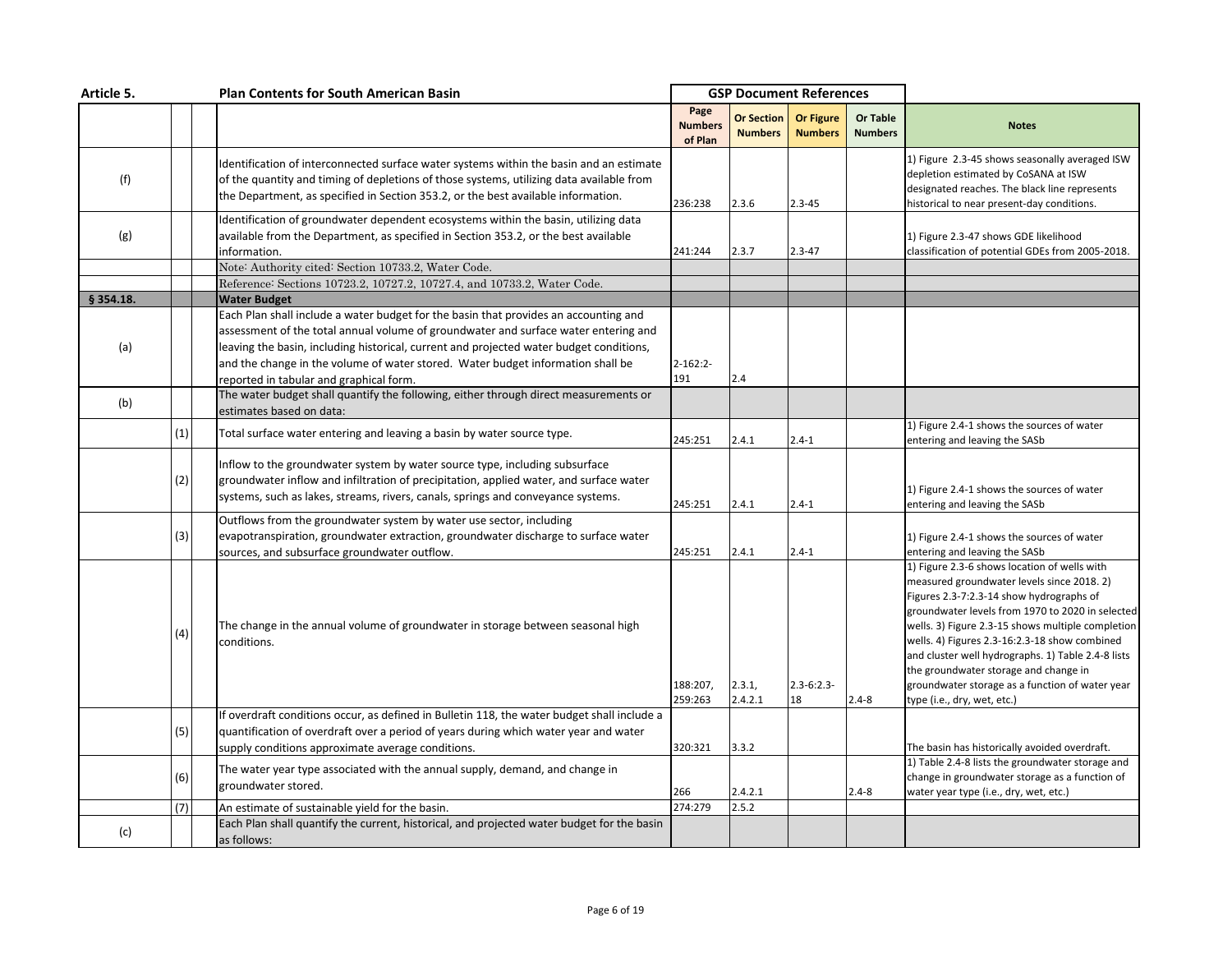| Article 5. |     |     | <b>Plan Contents for South American Basin</b>                                                                                                                                                                                                                                                                                                                                                                                                                                                               |                                   |                                     | <b>GSP Document References</b>     |                                   |                                                                                                                                                                                                                                                                                |
|------------|-----|-----|-------------------------------------------------------------------------------------------------------------------------------------------------------------------------------------------------------------------------------------------------------------------------------------------------------------------------------------------------------------------------------------------------------------------------------------------------------------------------------------------------------------|-----------------------------------|-------------------------------------|------------------------------------|-----------------------------------|--------------------------------------------------------------------------------------------------------------------------------------------------------------------------------------------------------------------------------------------------------------------------------|
|            |     |     |                                                                                                                                                                                                                                                                                                                                                                                                                                                                                                             | Page<br><b>Numbers</b><br>of Plan | <b>Or Section</b><br><b>Numbers</b> | <b>Or Figure</b><br><b>Numbers</b> | <b>Or Table</b><br><b>Numbers</b> | <b>Notes</b>                                                                                                                                                                                                                                                                   |
|            | (1) |     | Current water budget information shall quantify current inflows and outflows for the<br>basin using the most recent hydrology, water supply, water demand, and land use<br>information.                                                                                                                                                                                                                                                                                                                     | 263:266                           | 2.4.2.2                             | $2.4 - 6:2.4 - 8$                  |                                   | 1) Figures 2.4-6:2.4-8 show the current inflows<br>and outflows of the SASb for stream and canal<br>systems, land surface system, and groundwater<br>system.                                                                                                                   |
|            | (2) |     | Historical water budget information shall be used to evaluate availability or reliability of<br>past surface water supply deliveries and aquifer response to water supply and demand<br>trends relative to water year type. The historical water budget shall include the<br>following:                                                                                                                                                                                                                     |                                   |                                     |                                    |                                   |                                                                                                                                                                                                                                                                                |
|            |     | (A) | A quantitative evaluation of the availability or reliability of historical surface water supply<br>deliveries as a function of the historical planned versus actual annual surface water<br>deliveries, by surface water source and water year type, and based on the most recent<br>ten years of surface water supply information.                                                                                                                                                                         | 259:263                           | 2.4.2.1                             | $2.4 - 3:2.4 - 5$                  |                                   | 1) Figures 2.4-3:2.4-5 show the historical inflows,<br>outflows, and water budget of the SASb for<br>stream and canal systems, land surface system,<br>and groundwater system.                                                                                                 |
|            |     | (B) | A quantitative assessment of the historical water budget, starting with the most recently<br>available information and extending back a minimum of 10 years, or as is sufficient to<br>calibrate and reduce the uncertainty of the tools and methods used to estimate and<br>project future water budget information and future aquifer response to proposed<br>sustainable groundwater management practices over the planning and implementation<br>horizon.                                               | 259:263                           | 2.4.2.1                             | $2.4 - 3:2.4 - 5$                  |                                   | 1) Figures 2.4-3:2.4-5 show the historical inflows,<br>outflows, and water budget of the SASb for<br>stream and canal systems, land surface system,<br>and groundwater system.                                                                                                 |
|            |     | (C) | A description of how historical conditions concerning hydrology, water demand, and<br>surface water supply availability or reliability have impacted the ability of the Agency to<br>operate the basin within sustainable yield. Basin hydrology may be characterized and<br>evaluated using water year type.                                                                                                                                                                                               | 259:263                           | 2.4.2.1                             |                                    | $2.4 - 8$                         | 1) Table 2.4-8 shows that is an overall increase in<br>groundwater storage averaged over 10 years.                                                                                                                                                                             |
|            | (3) |     | Projected water budgets shall be used to estimate future baseline conditions of supply,<br>demand, and aquifer response to Plan implementation, and to identify the uncertainties<br>of these projected water budget components. The projected water budget shall utilize<br>the following methodologies and assumptions to estimate future baseline conditions<br>concerning hydrology, water demand and surface water supply availability or reliability<br>over the planning and implementation horizon: |                                   |                                     |                                    |                                   |                                                                                                                                                                                                                                                                                |
|            |     |     | Projected hydrology shall utilize 50 years of historical precipitation, evapotranspiration,<br>and streamflow information as the baseline condition for estimating future hydrology.<br>(A) The projected hydrology information shall also be applied as the baseline condition used<br>to evaluate future scenarios of hydrologic uncertainty associated with projections of<br>climate change and sea level rise.                                                                                         | 249:251,<br>267:273               | 2.4.1.3.3<br>2.4.2.3,<br>2.4.2.4    | $2.4 - 9:2.4 -$<br>14              | $2.4 - 1$                         | 1) Baseline conditions are summarized in Table<br>2.4-1. 2) Figures 2.4-9:2.4-11 show projected<br>conditions for water resources without climate<br>change impacts. 3) Figures 2.4-12:2.4-14 show<br>projected conditions for water resources with<br>climate change impacts. |
|            |     |     | Projected water demand shall utilize the most recent land use, evapotranspiration, and<br>crop coefficient information as the baseline condition for estimating future water<br>(B) demand. The projected water demand information shall also be applied as the baseline<br>condition used to evaluate future scenarios of water demand uncertainty associated with<br>projected changes in local land use planning, population growth, and climate.                                                        | 249:251,<br>267:273               | 2.4.1.3.3,<br>2.4.2.3,<br>2.4.2.4   | $2.4 - 9:2.4 -$<br>14              | $2.4 - 1$                         | 1) Baseline conditions are summarized in Table<br>2.4-1. 2) Figures 2.4-9:2.4-11 show projected<br>conditions for water resources without climate<br>change impacts. 3) Figures 2.4-12:2.4-14 show<br>projected conditions for water resources with<br>climate change impacts. |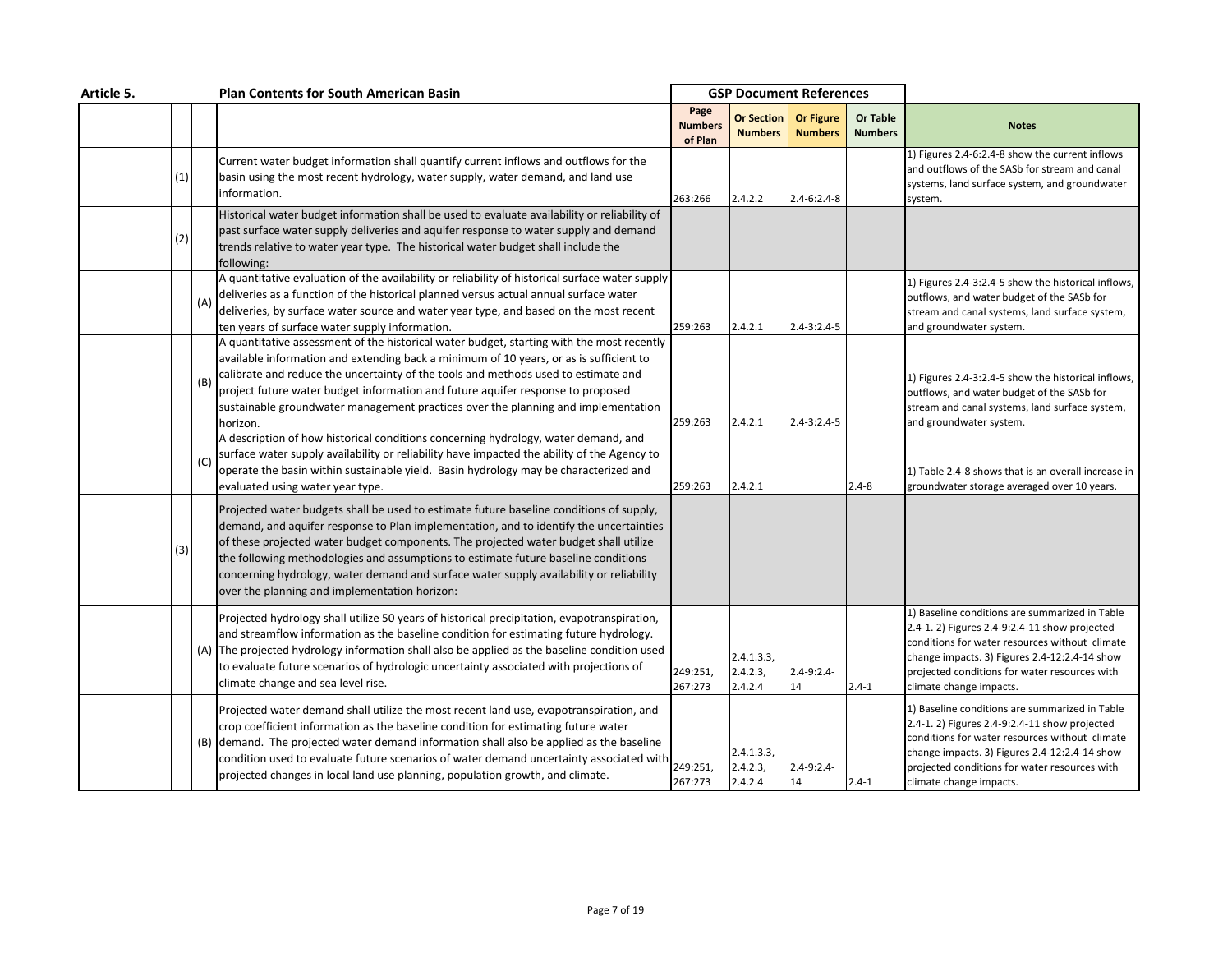| Article 5. |     |     | <b>Plan Contents for South American Basin</b>                                                                                                                                                                                                                                                                                                                                                                                                                                                                                                                                                                                                                                                                                                  |                                   | <b>GSP Document References</b>      |                                    |                            |                                                                                                                                                                                                                                                                                                                                                                               |
|------------|-----|-----|------------------------------------------------------------------------------------------------------------------------------------------------------------------------------------------------------------------------------------------------------------------------------------------------------------------------------------------------------------------------------------------------------------------------------------------------------------------------------------------------------------------------------------------------------------------------------------------------------------------------------------------------------------------------------------------------------------------------------------------------|-----------------------------------|-------------------------------------|------------------------------------|----------------------------|-------------------------------------------------------------------------------------------------------------------------------------------------------------------------------------------------------------------------------------------------------------------------------------------------------------------------------------------------------------------------------|
|            |     |     |                                                                                                                                                                                                                                                                                                                                                                                                                                                                                                                                                                                                                                                                                                                                                | Page<br><b>Numbers</b><br>of Plan | <b>Or Section</b><br><b>Numbers</b> | <b>Or Figure</b><br><b>Numbers</b> | Or Table<br><b>Numbers</b> | <b>Notes</b>                                                                                                                                                                                                                                                                                                                                                                  |
|            |     | (C) | Projected surface water supply shall utilize the most recent water supply information as<br>the baseline condition for estimating future surface water supply. The projected surface<br>water supply shall also be applied as the baseline condition used to evaluate future<br>scenarios of surface water supply availability and reliability as a function of the historical<br>surface water supply identified in Section 354.18(c)(2)(A), and the projected changes in<br>local land use planning, population growth, and climate.                                                                                                                                                                                                         | 249:251,<br>267:273               | 2.4.1.3.3<br>2.4.2.3,<br>2.4.2.4    | $2.4 - 9:2.4 -$<br>14              | $2.4 - 1$                  | 1) Baseline conditions are summarized in Table<br>2.4-1. 2) Figures 2.4-9:2.4-11 show projected<br>conditions for water resources without climate<br>change impacts. 3) Figures 2.4-12:2.4-14 show<br>projected conditions for water resources with<br>climate change impacts.                                                                                                |
| (d)        |     |     | The Agency shall utilize the following information provided, as available, by the<br>Department pursuant to Section 353.2, or other data of comparable quality, to develop<br>the water budget:                                                                                                                                                                                                                                                                                                                                                                                                                                                                                                                                                |                                   |                                     |                                    |                            |                                                                                                                                                                                                                                                                                                                                                                               |
|            | (1) |     | Historical water budget information for mean annual temperature, mean annual<br>precipitation, water year type, and land use.                                                                                                                                                                                                                                                                                                                                                                                                                                                                                                                                                                                                                  | 267:273                           | 2.4.2:2.4.2.                        |                                    | 2.4-5:2.4-7                | 1) Tables 2.4-2:2.4-4 shows the historical,<br>current, and projected water budget (with and<br>without climate change) considering all inflows<br>and outflows of all water resources.                                                                                                                                                                                       |
|            | (2) |     | Current water budget information for temperature, water year type, evapotranspiration,<br>and land use.                                                                                                                                                                                                                                                                                                                                                                                                                                                                                                                                                                                                                                        | 251:255,<br>263:266               | 2.4.2,<br>2.4.2.2                   |                                    | 2.4-5:2.4-7                | 1) Tables 2.4-2:2.4-4 shows the historical,<br>current, and projected water budget (with and<br>without climate change) considering all inflows<br>and outflows of all water resources.                                                                                                                                                                                       |
|            | (3) |     | Projected water budget information for population, population growth, climate change,<br>and sea level rise.                                                                                                                                                                                                                                                                                                                                                                                                                                                                                                                                                                                                                                   | 251:255,<br>267:273               | 2.4.2,<br>2.4.2.3:2.4.<br>2.5       |                                    | 2.4-5:2.4-7                | 1) Tables 2.4-2:2.4-4 shows the historical,<br>current, and projected water budget (with and<br>without climate change) considering all inflows<br>and outflows of all water resources.                                                                                                                                                                                       |
| (e)        |     |     | Each Plan shall rely on the best available information and best available science to<br>quantify the water budget for the basin in order to provide an understanding of historical<br>and projected hydrology, water demand, water supply, land use, population, climate<br>change, sea level rise, groundwater and surface water interaction, and subsurface<br>groundwater flow. If a numerical groundwater and surface water model is not used to<br>quantify and evaluate the projected water budget conditions and the potential impacts<br>to beneficial uses and users of groundwater, the Plan shall identify and describe an<br>equally effective method, tool, or analytical model to evaluate projected water budget<br>conditions. | 251:274                           | 2.4.1:2.4.2                         |                                    |                            | 1) This section describes the assumptions<br>associated with water budget projection using<br>the best available information. Water budget<br>projection was performed using the CoSANA<br>model, a fully integrated surface and<br>groundwater flow model that covers the entire<br>South American Subbasin as well as the adjoining<br>North American and Cosumes Subbasins |
| (f)        |     |     | The Department shall provide the California Central Valley Groundwater-Surface Water<br>Simulation Model (C2VSIM) and the Integrated Water Flow Model (IWFM) for use by<br>Agencies in developing the water budget. Each Agency may choose to use a different<br>groundwater and surface water model, pursuant to Section 352.4.                                                                                                                                                                                                                                                                                                                                                                                                               | 248:249                           | 2.4.1.2                             |                                    |                            | 1) The CoSANA model, a fully integrated surface<br>and groundwater flow model that covers the<br>entire South American Subbasin as well as the<br>adjoining North American and Cosumes<br>Subbasins, was used to develop the water<br>budget.                                                                                                                                 |
|            |     |     | Note: Authority cited: Section 10733.2, Water Code.<br>Reference: Sections 10721, 10723.2, 10727.2, 10727.6, 10729, and 10733.2, Water<br>Code.                                                                                                                                                                                                                                                                                                                                                                                                                                                                                                                                                                                                |                                   |                                     |                                    |                            |                                                                                                                                                                                                                                                                                                                                                                               |
| § 354.20.  |     |     | <b>Management Areas</b>                                                                                                                                                                                                                                                                                                                                                                                                                                                                                                                                                                                                                                                                                                                        |                                   |                                     |                                    |                            |                                                                                                                                                                                                                                                                                                                                                                               |
| (a)        |     |     | Each Agency may define one or more management areas within a basin if the Agency has<br>determined that creation of management areas will facilitate implementation of the<br>Plan. Management areas may define different minimum thresholds and be operated to<br>different measurable objectives than the basin at large, provided that undesirable results<br>are defined consistently throughout the basin.                                                                                                                                                                                                                                                                                                                                | N/A                               |                                     |                                    |                            | Currently no additional management areas are<br>needed to facilitate plan implementation.                                                                                                                                                                                                                                                                                     |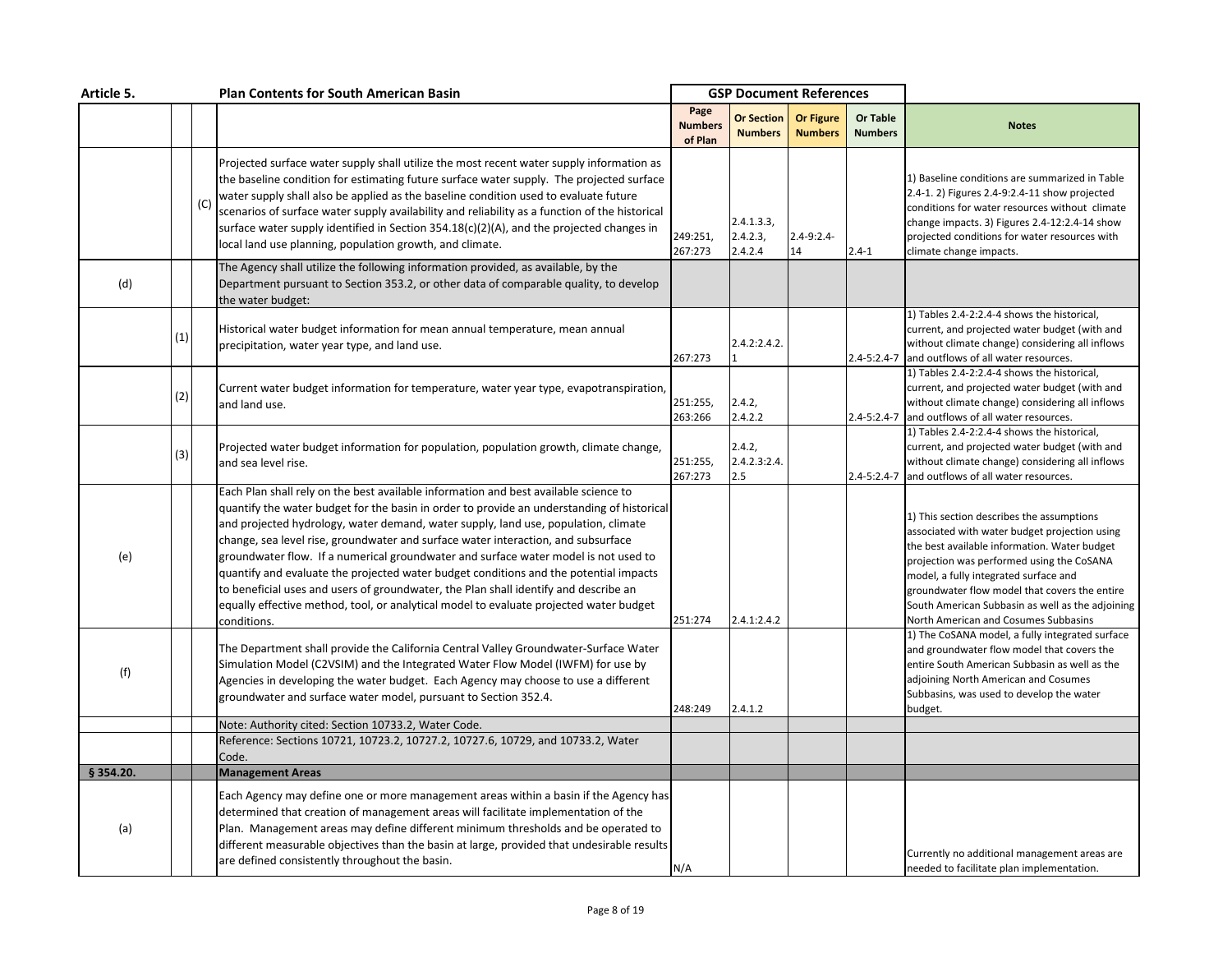| Article 5.    |     |  | <b>Plan Contents for South American Basin</b>                                                                                                                                                                                                                                                                                                                                                                                                                                                                                                                                                                                                                              |                                   | <b>GSP Document References</b> |                             |                                   |                                                                                           |
|---------------|-----|--|----------------------------------------------------------------------------------------------------------------------------------------------------------------------------------------------------------------------------------------------------------------------------------------------------------------------------------------------------------------------------------------------------------------------------------------------------------------------------------------------------------------------------------------------------------------------------------------------------------------------------------------------------------------------------|-----------------------------------|--------------------------------|-----------------------------|-----------------------------------|-------------------------------------------------------------------------------------------|
|               |     |  |                                                                                                                                                                                                                                                                                                                                                                                                                                                                                                                                                                                                                                                                            | Page<br><b>Numbers</b><br>of Plan | Or Section<br><b>Numbers</b>   | Or Figure<br><b>Numbers</b> | <b>Or Table</b><br><b>Numbers</b> | <b>Notes</b>                                                                              |
| (b)           |     |  | A basin that includes one or more management areas shall describe the following in the<br>Plan:                                                                                                                                                                                                                                                                                                                                                                                                                                                                                                                                                                            |                                   |                                |                             |                                   |                                                                                           |
|               | (1) |  | The reason for the creation of each management area.                                                                                                                                                                                                                                                                                                                                                                                                                                                                                                                                                                                                                       | N/A                               |                                |                             |                                   | Currently no additional management areas are<br>needed to facilitate plan implementation. |
|               | (2) |  | The minimum thresholds and measurable objectives established for each management<br>area, and an explanation of the rationale for selecting those values, if different from the<br>basin at large.                                                                                                                                                                                                                                                                                                                                                                                                                                                                         | N/A                               |                                |                             |                                   | Currently no additional management areas are<br>needed to facilitate plan implementation. |
|               | (3) |  | The level of monitoring and analysis appropriate for each management area.                                                                                                                                                                                                                                                                                                                                                                                                                                                                                                                                                                                                 | N/A                               |                                |                             |                                   | Currently no additional management areas are<br>needed to facilitate plan implementation. |
|               | (4) |  | An explanation of how the management area can operate under different minimum<br>thresholds and measurable objectives without causing undesirable results outside the<br>management area, if applicable.                                                                                                                                                                                                                                                                                                                                                                                                                                                                   | N/A                               |                                |                             |                                   | Currently no additional management areas are<br>needed to facilitate plan implementation. |
| (c)           |     |  | If a Plan includes one or more management areas, the Plan shall include descriptions,<br>maps, and other information required by this Subarticle sufficient to describe conditions<br>in those areas.                                                                                                                                                                                                                                                                                                                                                                                                                                                                      | N/A                               |                                |                             |                                   | Currently no additional management areas are<br>needed to facilitate plan implementation. |
|               |     |  | Note: Authority cited: Section 10733.2, Water Code.                                                                                                                                                                                                                                                                                                                                                                                                                                                                                                                                                                                                                        |                                   |                                |                             |                                   |                                                                                           |
|               |     |  | Reference: Sections 10733.2 and 10733.4, Water Code.                                                                                                                                                                                                                                                                                                                                                                                                                                                                                                                                                                                                                       |                                   |                                |                             |                                   |                                                                                           |
| SubArticle 3. |     |  | <b>Sustainable Management Criteria</b>                                                                                                                                                                                                                                                                                                                                                                                                                                                                                                                                                                                                                                     |                                   |                                |                             |                                   |                                                                                           |
| § 354.22.     |     |  | <b>Introduction to Sustainable Management Criteria</b>                                                                                                                                                                                                                                                                                                                                                                                                                                                                                                                                                                                                                     |                                   |                                |                             |                                   |                                                                                           |
|               |     |  | This Subarticle describes criteria by which an Agency defines conditions in its Plan that                                                                                                                                                                                                                                                                                                                                                                                                                                                                                                                                                                                  |                                   |                                |                             |                                   |                                                                                           |
|               |     |  | constitute sustainable groundwater management for the basin, including the process by                                                                                                                                                                                                                                                                                                                                                                                                                                                                                                                                                                                      |                                   |                                |                             |                                   |                                                                                           |
|               |     |  | which the Agency shall characterize undesirable results, and establish minimum                                                                                                                                                                                                                                                                                                                                                                                                                                                                                                                                                                                             |                                   |                                |                             |                                   |                                                                                           |
|               |     |  | thresholds and measurable objectives for each applicable sustainability indicator.                                                                                                                                                                                                                                                                                                                                                                                                                                                                                                                                                                                         |                                   |                                |                             |                                   |                                                                                           |
|               |     |  | Note: Authority cited: Section 10733.2, Water Code.                                                                                                                                                                                                                                                                                                                                                                                                                                                                                                                                                                                                                        |                                   |                                |                             |                                   |                                                                                           |
|               |     |  | Reference: Section 10733.2, Water Code.                                                                                                                                                                                                                                                                                                                                                                                                                                                                                                                                                                                                                                    |                                   |                                |                             |                                   |                                                                                           |
| § 354.24.     |     |  | <b>Sustainability Goal</b>                                                                                                                                                                                                                                                                                                                                                                                                                                                                                                                                                                                                                                                 |                                   |                                |                             |                                   |                                                                                           |
|               |     |  | Each Agency shall establish in its Plan a sustainability goal for the basin that culminates in<br>the absence of undesirable results within 20 years of the applicable statutory deadline.<br>The Plan shall include a description of the sustainability goal, including information from<br>the basin setting used to establish the sustainability goal, a discussion of the measures<br>that will be implemented to ensure that the basin will be operated within its sustainable<br>yield, and an explanation of how the sustainability goal is likely to be achieved within 20<br>years of Plan implementation and is likely to be maintained through the planning and |                                   |                                |                             |                                   |                                                                                           |
|               |     |  | implementation horizon.                                                                                                                                                                                                                                                                                                                                                                                                                                                                                                                                                                                                                                                    | 281:282                           | 3.1                            |                             |                                   |                                                                                           |
|               |     |  | Note: Authority cited: Section 10733.2, Water Code.                                                                                                                                                                                                                                                                                                                                                                                                                                                                                                                                                                                                                        |                                   |                                |                             |                                   |                                                                                           |
|               |     |  | Reference: Sections 10721, 10727, 10727.2, 10733.2, and 10733.8, Water Code.                                                                                                                                                                                                                                                                                                                                                                                                                                                                                                                                                                                               |                                   |                                |                             |                                   |                                                                                           |
| § 354.26.     |     |  | <b>Undesirable Results</b>                                                                                                                                                                                                                                                                                                                                                                                                                                                                                                                                                                                                                                                 |                                   |                                |                             |                                   |                                                                                           |
| (a)           |     |  | Each Agency shall describe in its Plan the processes and criteria relied upon to define<br>undesirable results applicable to the basin. Undesirable results occur when significant<br>and unreasonable effects for any of the sustainability indicators are caused by<br>groundwater conditions occurring throughout the basin.                                                                                                                                                                                                                                                                                                                                            | 282:294                           | 3.2                            |                             |                                   |                                                                                           |
| (b)           |     |  | The description of undesirable results shall include the following:                                                                                                                                                                                                                                                                                                                                                                                                                                                                                                                                                                                                        |                                   |                                |                             |                                   |                                                                                           |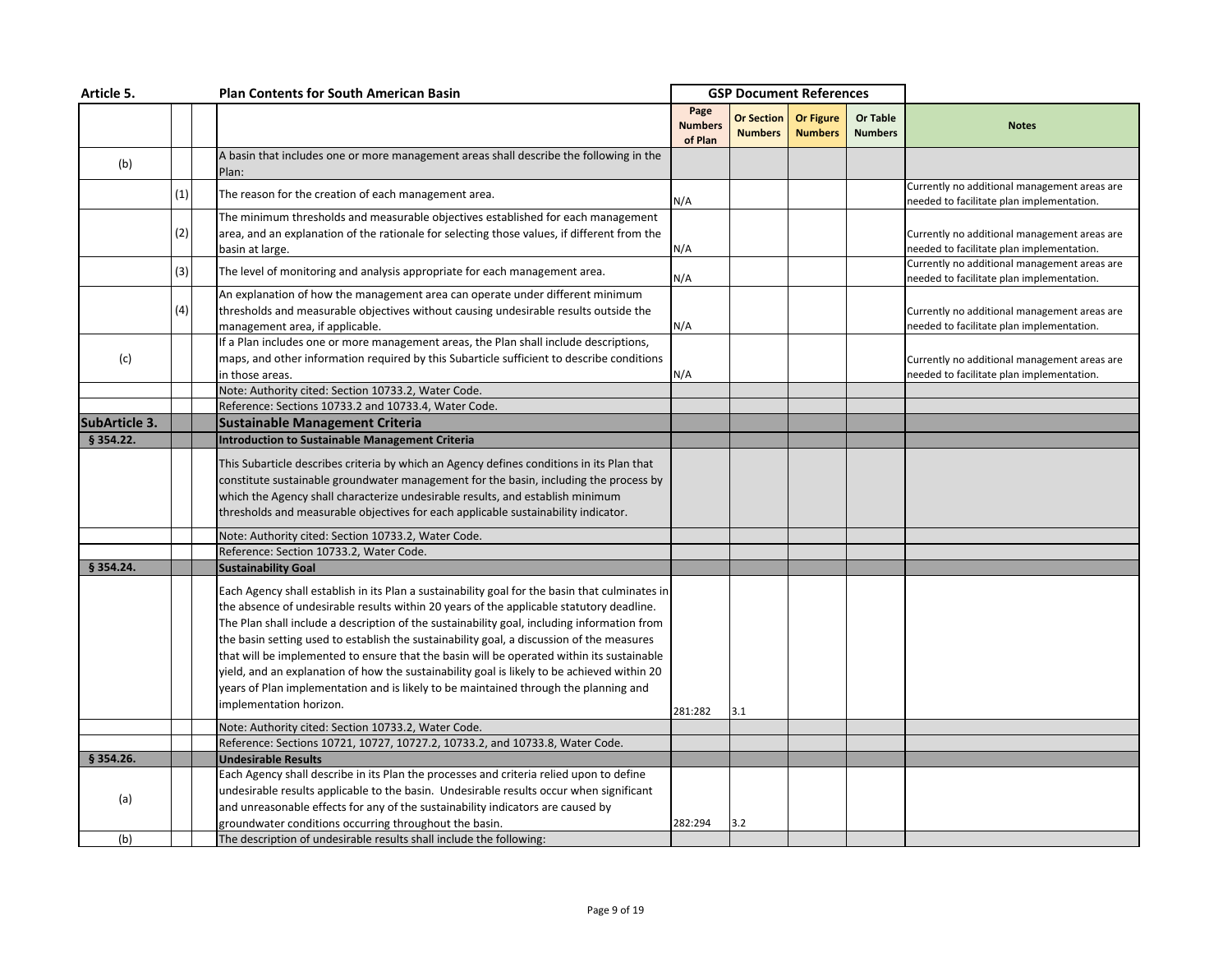| Article 5. |     |  | <b>Plan Contents for South American Basin</b>                                                                                                                                                                                                                                                                                                                                                                                        |                                                       |                                                         | <b>GSP Document References</b>     |                            |                                                                                                                                                              |
|------------|-----|--|--------------------------------------------------------------------------------------------------------------------------------------------------------------------------------------------------------------------------------------------------------------------------------------------------------------------------------------------------------------------------------------------------------------------------------------|-------------------------------------------------------|---------------------------------------------------------|------------------------------------|----------------------------|--------------------------------------------------------------------------------------------------------------------------------------------------------------|
|            |     |  |                                                                                                                                                                                                                                                                                                                                                                                                                                      | Page<br><b>Numbers</b><br>of Plan                     | <b>Or Section</b><br><b>Numbers</b>                     | <b>Or Figure</b><br><b>Numbers</b> | Or Table<br><b>Numbers</b> | <b>Notes</b>                                                                                                                                                 |
|            | (1) |  | The cause of groundwater conditions occurring throughout the basin that would lead to<br>or has led to undesirable results based on information described in the basin setting, and 287,<br>other data or models as appropriate.                                                                                                                                                                                                     | 283:284,<br>288:289,<br>291,293                       | 3.2.1.1,<br>3.2.2.1,<br>3.2.3.2,<br>3.2.4.1,<br>3.2.5.1 |                                    |                            |                                                                                                                                                              |
|            | (2) |  | The criteria used to define when and where the effects of the groundwater conditions<br>cause undesirable results for each applicable sustainability indicator. The criteria shall be $^{284:285,28}$ 3.2.2.2,<br>based on a quantitative description of the combination of minimum threshold<br>exceedances that cause significant and unreasonable effects in the basin.                                                           | 7, 288:289, 3.2.3.1,<br>291:292:,2 3.2.4.2,<br>93:294 | 3.2.1.2<br>3.2.5.2                                      |                                    |                            |                                                                                                                                                              |
|            | (3) |  | Potential effects on the beneficial uses and users of groundwater, on land uses and<br>property interests, and other potential effects that may occur or are occurring from<br>undesirable results.                                                                                                                                                                                                                                  | 285:286,<br>287, 289,<br>291                          | 3.2.1.3,<br>3.2.2.3,<br>3.2.3.3,<br>3.2.4.3,<br>3.2.5.3 |                                    |                            |                                                                                                                                                              |
| (c)        |     |  | The Agency may need to evaluate multiple minimum thresholds to determine whether<br>an undesirable result is occurring in the basin. The determination that undesirable<br>results are occurring may depend upon measurements from multiple monitoring sites,<br>rather than a single monitoring site.                                                                                                                               | N/A                                                   |                                                         |                                    |                            | 1) Minimum thresholds discussed in Section 3.3.<br>2) Criteria to define minimum thresholds defined<br>sections 3.2.1.2, 3.2.2.2, 3.2.3.1, 3.2.4.2, 3.2.5.2. |
| (d)        |     |  | An Agency that is able to demonstrate that undesirable results related to one or more<br>sustainability indicators are not present and are not likely to occur in a basin shall not be<br>required to establish criteria for undesirable results related to those sustainability<br>indicators.                                                                                                                                      | 280                                                   | 3.0                                                     |                                    |                            | L) Seawater intrusion does not apply to the SASb                                                                                                             |
|            |     |  | Note: Authority cited: Section 10733.2, Water Code.<br>Reference: Sections 10721, 10723.2, 10727.2, 10733.2, and 10733.8, Water Code.                                                                                                                                                                                                                                                                                                |                                                       |                                                         |                                    |                            |                                                                                                                                                              |
| § 354.28.  |     |  | <b>Minimum Thresholds</b>                                                                                                                                                                                                                                                                                                                                                                                                            |                                                       |                                                         |                                    |                            |                                                                                                                                                              |
| (a)        |     |  | Each Agency in its Plan shall establish minimum thresholds that quantify groundwater<br>conditions for each applicable sustainability indicator at each monitoring site or<br>representative monitoring site established pursuant to Section 354.36. The numeric<br>value used to define minimum thresholds shall represent a point in the basin that, if<br>exceeded, may cause undesirable results as described in Section 354.26. | 294:325                                               | 3.3                                                     |                                    |                            |                                                                                                                                                              |
| (b)        |     |  | The description of minimum thresholds shall include the following:                                                                                                                                                                                                                                                                                                                                                                   |                                                       |                                                         |                                    |                            |                                                                                                                                                              |
|            | (1) |  | The information and criteria relied upon to establish and justify the minimum thresholds<br>for each sustainability indicator. The justification for the minimum threshold shall be<br>supported by information provided in the basin setting, and other data or models as<br>appropriate, and qualified by uncertainty in the understanding of the basin setting.                                                                   | 294:325                                               | 3.3.1:3.3.5                                             |                                    |                            |                                                                                                                                                              |
|            | (2) |  | The relationship between the minimum thresholds for each sustainability indicator,<br>including an explanation of how the Agency has determined that basin conditions at each<br>minimum threshold will avoid undesirable results for each of the sustainability indicators                                                                                                                                                          | 294:325                                               | 3.3.1:3.3.5                                             |                                    |                            |                                                                                                                                                              |
|            | (3) |  | How minimum thresholds have been selected to avoid causing undesirable results in<br>adjacent basins or affecting the ability of adjacent basins to achieve sustainability goals.                                                                                                                                                                                                                                                    | 294:317                                               | 3.3.1.1:3.3.<br>$1 - 2$                                 |                                    |                            |                                                                                                                                                              |
|            | (4) |  | How minimum thresholds may affect the interests of beneficial uses and users of<br>groundwater or land uses and property interests.                                                                                                                                                                                                                                                                                                  | 317,<br>321:323                                       | 3.3.1.3,<br>3.3.3                                       |                                    |                            |                                                                                                                                                              |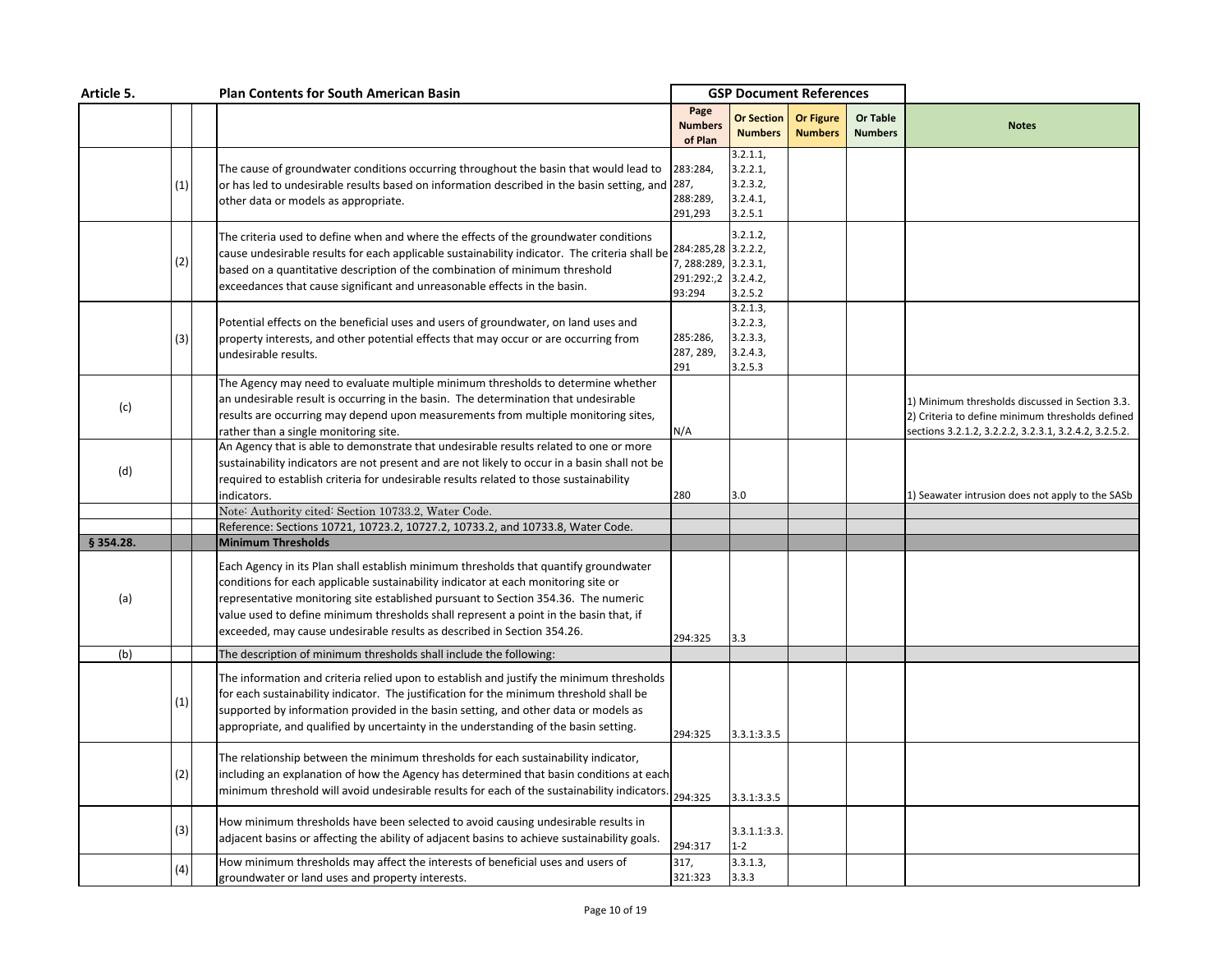| Article 5. |     | <b>Plan Contents for South American Basin</b>                                                                                                                                                                                                                                                                                                                                                                                                                            | <b>GSP Document References</b>    |                                     |                                    |                                   |                                                                                                                                                                                                                                                                                                                                                                                                                                                                                                                                                                                                                                                                                                                                                                                                                                                                                                           |
|------------|-----|--------------------------------------------------------------------------------------------------------------------------------------------------------------------------------------------------------------------------------------------------------------------------------------------------------------------------------------------------------------------------------------------------------------------------------------------------------------------------|-----------------------------------|-------------------------------------|------------------------------------|-----------------------------------|-----------------------------------------------------------------------------------------------------------------------------------------------------------------------------------------------------------------------------------------------------------------------------------------------------------------------------------------------------------------------------------------------------------------------------------------------------------------------------------------------------------------------------------------------------------------------------------------------------------------------------------------------------------------------------------------------------------------------------------------------------------------------------------------------------------------------------------------------------------------------------------------------------------|
|            |     |                                                                                                                                                                                                                                                                                                                                                                                                                                                                          | Page<br><b>Numbers</b><br>of Plan | <b>Or Section</b><br><b>Numbers</b> | <b>Or Figure</b><br><b>Numbers</b> | <b>Or Table</b><br><b>Numbers</b> | <b>Notes</b>                                                                                                                                                                                                                                                                                                                                                                                                                                                                                                                                                                                                                                                                                                                                                                                                                                                                                              |
| (5)        |     | How state, federal, or local standards relate to the relevant sustainability indicator. If the<br>minimum threshold differs from other regulatory standards, the Agency shall explain the<br>nature of and basis for the difference.                                                                                                                                                                                                                                     | 294:325                           | 3.3.1:3.3.5                         |                                    |                                   |                                                                                                                                                                                                                                                                                                                                                                                                                                                                                                                                                                                                                                                                                                                                                                                                                                                                                                           |
| (6)        |     | How each minimum threshold will be quantitatively measured, consistent with the                                                                                                                                                                                                                                                                                                                                                                                          | 317,                              | 3.3.1.3,                            |                                    |                                   |                                                                                                                                                                                                                                                                                                                                                                                                                                                                                                                                                                                                                                                                                                                                                                                                                                                                                                           |
| (c)        |     | monitoring network requirements described in Subarticle 4.<br>Minimum thresholds for each sustainability indicator shall be defined as follows:                                                                                                                                                                                                                                                                                                                          | 321:323                           | 3.3.3                               |                                    |                                   |                                                                                                                                                                                                                                                                                                                                                                                                                                                                                                                                                                                                                                                                                                                                                                                                                                                                                                           |
| (1)        |     | Chronic Lowering of Groundwater Levels. The minimum threshold for chronic lowering<br>of groundwater levels shall be the groundwater elevation indicating a depletion of supply<br>at a given location that may lead to undesirable results. Minimum thresholds for chronic<br>lowering of groundwater levels shall be supported by the following:                                                                                                                       |                                   |                                     |                                    |                                   |                                                                                                                                                                                                                                                                                                                                                                                                                                                                                                                                                                                                                                                                                                                                                                                                                                                                                                           |
|            | (A) | The rate of groundwater elevation decline based on historical trends, water year type,<br>and projected water use in the basin.                                                                                                                                                                                                                                                                                                                                          | 297:315                           | 3.3.1.2                             | $3-1:3-6,3-$<br>8, 3-11:3-<br>12   |                                   | 1) Figure 3-1 shows MTs, MOs, and IMs at 8<br>example RMPs in the GSP groundwater elevation<br>monitoring network. 2) Figure 3-2 shows<br>Seasonal, 4 year running mean interpolated<br>groundwater elevations in the South American<br>Subbasin from spring 2005 to fall 2019. 3) Figure<br>3-3 shows Seasonal summary of interpolated<br>groundwater elevations. 4) Figure 3-4 shows<br>Groundwater elevation measured at all 37 RMPs<br>in the Basin. 5) Figure 3-5 shows the impact of<br>projected groundwater management and climate<br>change on vulnerable wells. 6) Figure 3-6 shows<br>impact of projected groundwater management<br>and climate change on GDE areas. 7) Figure 3-8<br>shows impact of projected groundwater<br>management and climate change on ISW reach<br>length. 8) Figure 3-11 shows seasonally averaged<br>ISW depletion estimated by CoSANA at ISW<br>designed reaches. |
|            |     | (B) Potential effects on other sustainability indicators.                                                                                                                                                                                                                                                                                                                                                                                                                | 320:321,<br>323:324               | 3.3.2, 3.3.4                        |                                    |                                   | 1) Groundwater level is directly related to<br>groundwater storage and ISW depletion and be<br>used as a proxy for these indicators.                                                                                                                                                                                                                                                                                                                                                                                                                                                                                                                                                                                                                                                                                                                                                                      |
| (2)        |     | Reduction of Groundwater Storage. The minimum threshold for reduction of<br>groundwater storage shall be a total volume of groundwater that can be withdrawn from<br>the basin without causing conditions that may lead to undesirable results. Minimum<br>thresholds for reduction of groundwater storage shall be supported by the sustainable<br>yield of the basin, calculated based on historical trends, water year type, and projected<br>water use in the basin. | 320:321                           | 3.3.2                               | $3 - 16$                           |                                   | 1) Figure 3-16 shows the impact of projected<br>groundwater management and climate change<br>on groundwater storage.                                                                                                                                                                                                                                                                                                                                                                                                                                                                                                                                                                                                                                                                                                                                                                                      |
| (3)        |     | Seawater Intrusion. The minimum threshold for seawater intrusion shall be defined by a<br>chloride concentration isocontour for each principal aquifer where seawater intrusion<br>may lead to undesirable results. Minimum thresholds for seawater intrusion shall be<br>supported by the following:                                                                                                                                                                    |                                   |                                     |                                    |                                   |                                                                                                                                                                                                                                                                                                                                                                                                                                                                                                                                                                                                                                                                                                                                                                                                                                                                                                           |
|            |     | Maps and cross-sections of the chloride concentration isocontour that defines the<br>minimum threshold and measurable objective for each principal aquifer.                                                                                                                                                                                                                                                                                                              | N/A                               |                                     |                                    |                                   | L) Seawater intrusion does not apply to the SASb                                                                                                                                                                                                                                                                                                                                                                                                                                                                                                                                                                                                                                                                                                                                                                                                                                                          |
|            | (B  | A description of how the seawater intrusion minimum threshold considers the effects of<br>current and projected sea levels.                                                                                                                                                                                                                                                                                                                                              | N/A                               |                                     |                                    |                                   | 1) Seawater intrusion does not apply to the SASb                                                                                                                                                                                                                                                                                                                                                                                                                                                                                                                                                                                                                                                                                                                                                                                                                                                          |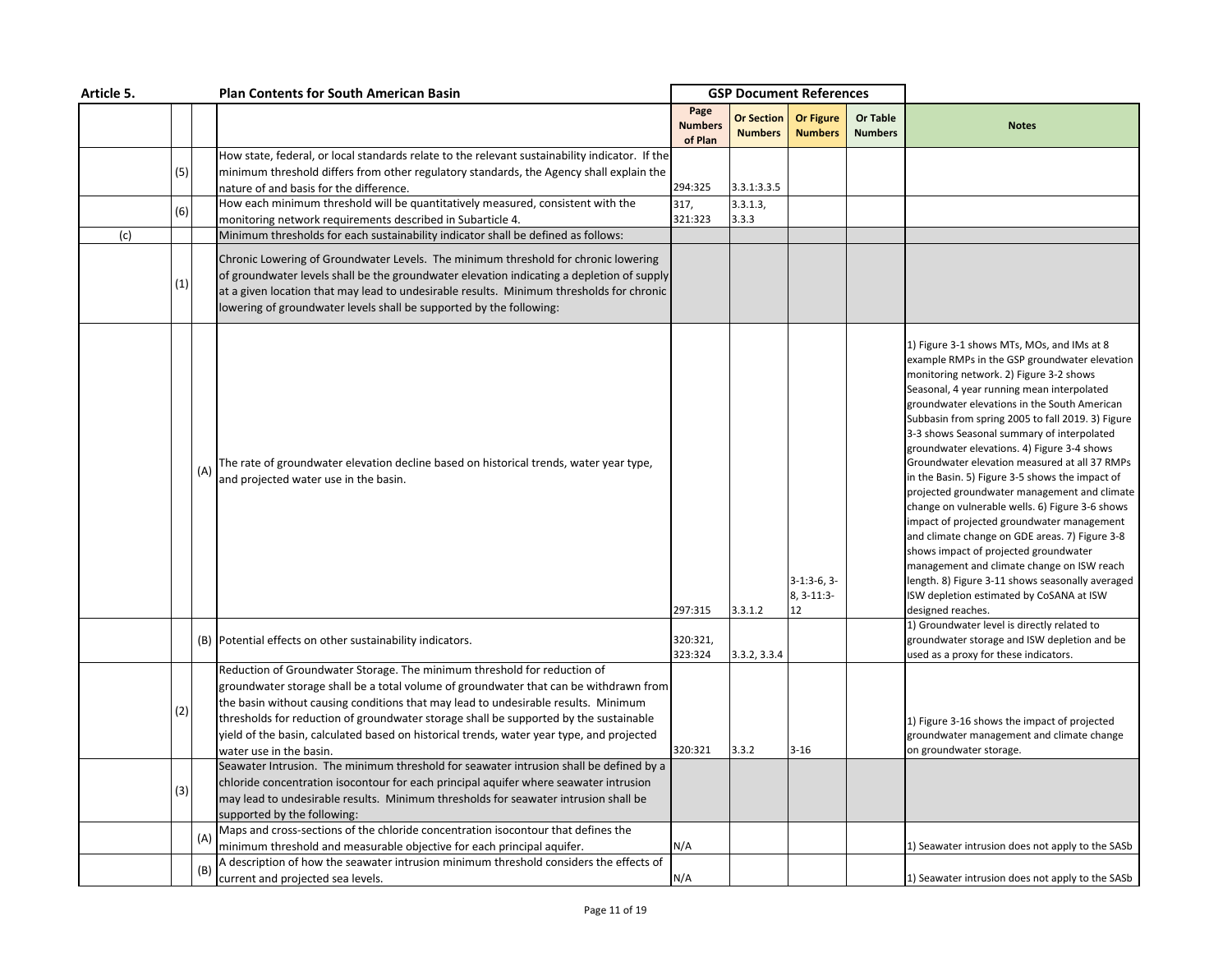| Article 5. |     |     | <b>Plan Contents for South American Basin</b>                                                                                                                                                                                                                                                                                                                                                                                                                                                                                                                                                                                                                                                                     |                                   | <b>GSP Document References</b>      |                                    |                            |                                                                                                                                                                                                                                                                                                                                                                                                                                                                                                     |
|------------|-----|-----|-------------------------------------------------------------------------------------------------------------------------------------------------------------------------------------------------------------------------------------------------------------------------------------------------------------------------------------------------------------------------------------------------------------------------------------------------------------------------------------------------------------------------------------------------------------------------------------------------------------------------------------------------------------------------------------------------------------------|-----------------------------------|-------------------------------------|------------------------------------|----------------------------|-----------------------------------------------------------------------------------------------------------------------------------------------------------------------------------------------------------------------------------------------------------------------------------------------------------------------------------------------------------------------------------------------------------------------------------------------------------------------------------------------------|
|            |     |     |                                                                                                                                                                                                                                                                                                                                                                                                                                                                                                                                                                                                                                                                                                                   | Page<br><b>Numbers</b><br>of Plan | <b>Or Section</b><br><b>Numbers</b> | <b>Or Figure</b><br><b>Numbers</b> | Or Table<br><b>Numbers</b> | <b>Notes</b>                                                                                                                                                                                                                                                                                                                                                                                                                                                                                        |
|            | (4) |     | Degraded Water Quality. The minimum threshold for degraded water quality shall be<br>the degradation of water quality, including the migration of contaminant plumes that<br>impair water supplies or other indicator of water quality as determined by the Agency<br>that may lead to undesirable results. The minimum threshold shall be based on the<br>number of supply wells, a volume of water, or a location of an isocontour that exceeds<br>concentrations of constituents determined by the Agency to be of concern for the basin.<br>In setting minimum thresholds for degraded water quality, the Agency shall consider<br>local, state, and federal water quality standards applicable to the basin. | 321:323                           | 3.3.3                               |                                    | $3 - 5$                    | 1) Maximum Threshold for Degraded<br>Groundwater Quality is discussed instead of<br>minimum threshold for degraded groundwater<br>quality. 2) Table 3-5 shows Constituents of<br>concern and the associated maximum thresholds.<br>Maximum thresholds also include no more than<br>10% of wells exceeding the maximum threshold<br>for concentration listed here.                                                                                                                                   |
|            | (5) |     | Land Subsidence. The minimum threshold for land subsidence shall be the rate and<br>extent of subsidence that substantially interferes with surface land uses and may lead to<br>undesirable results. Minimum thresholds for land subsidence shall be supported by the<br>following:                                                                                                                                                                                                                                                                                                                                                                                                                              |                                   |                                     |                                    |                            |                                                                                                                                                                                                                                                                                                                                                                                                                                                                                                     |
|            |     | (A) | Identification of land uses and property interests that have been affected or are likely to<br>be affected by land subsidence in the basin, including an explanation of how the Agency<br>has determined and considered those uses and interests, and the Agency's rationale for<br>establishing minimum thresholds in light of those effects.                                                                                                                                                                                                                                                                                                                                                                    | 324:325                           | 3.3.5                               |                                    |                            |                                                                                                                                                                                                                                                                                                                                                                                                                                                                                                     |
|            |     | (B) | Maps and graphs showing the extent and rate of land subsidence in the basin that<br>defines the minimum threshold and measurable objectives.                                                                                                                                                                                                                                                                                                                                                                                                                                                                                                                                                                      | 234:236                           | 2.3.5                               | $2.3 - 39:2.3$<br>40               |                            | 1) Figure 2.3-41 shows land subsidence from data<br>for 2005 - 2020 from single CGPS (Continuous<br>Global Positioning System) station in the<br>Subbasin (UNAVCO station #P274).                                                                                                                                                                                                                                                                                                                   |
|            | (6) |     | Depletions of Interconnected Surface Water. The minimum threshold for depletions of<br>interconnected surface water shall be the rate or volume of surface water depletions<br>caused by groundwater use that has adverse impacts on beneficial uses of the surface<br>water and may lead to undesirable results. The minimum threshold established for<br>depletions of interconnected surface water shall be supported by the following:                                                                                                                                                                                                                                                                        |                                   |                                     |                                    |                            |                                                                                                                                                                                                                                                                                                                                                                                                                                                                                                     |
|            |     |     | (A) The location, quantity, and timing of depletions of interconnected surface water.                                                                                                                                                                                                                                                                                                                                                                                                                                                                                                                                                                                                                             | 307:312                           | 3.3.1.2                             | $3-7, 3-10:3-$<br>11               | $3 - 3$                    | 1) Figure 3-7 shows probable ISW and Probable<br>Disconnected stream nodes. 2) Figure 3-10 shows<br>probable ISW reaches by name, Probable<br>Disconnected reaches, and GSAs in the Basin. 3)<br>Figure 3-11 shows seasonally averaged ISW<br>depletion estimated by CoSANA at ISW<br>designated reaches. 4) Table 3-3 shows October -<br>December simulated streamflow for the<br>American, Cosumnes, and the Sacramento rivers<br>under current conditions (baseline) and projected<br>scenarios. |
|            |     | (B) | A description of the groundwater and surface water model used to quantify surface<br>water depletion. If a numerical groundwater and surface water model is not used to<br>quantify surface water depletion, the Plan shall identify and describe an equally effective<br>method, tool, or analytical model to accomplish the requirements of this Paragraph.                                                                                                                                                                                                                                                                                                                                                     | 248:249                           | 2.4.1.2                             |                                    |                            | 1) The CoSANA model, a fully integrated surface<br>and groundwater flow model that covers the<br>entire South American Subbasin as well as the<br>adjoining North American and Cosumes<br>Subbasins, was used to develop the water<br>budget.                                                                                                                                                                                                                                                       |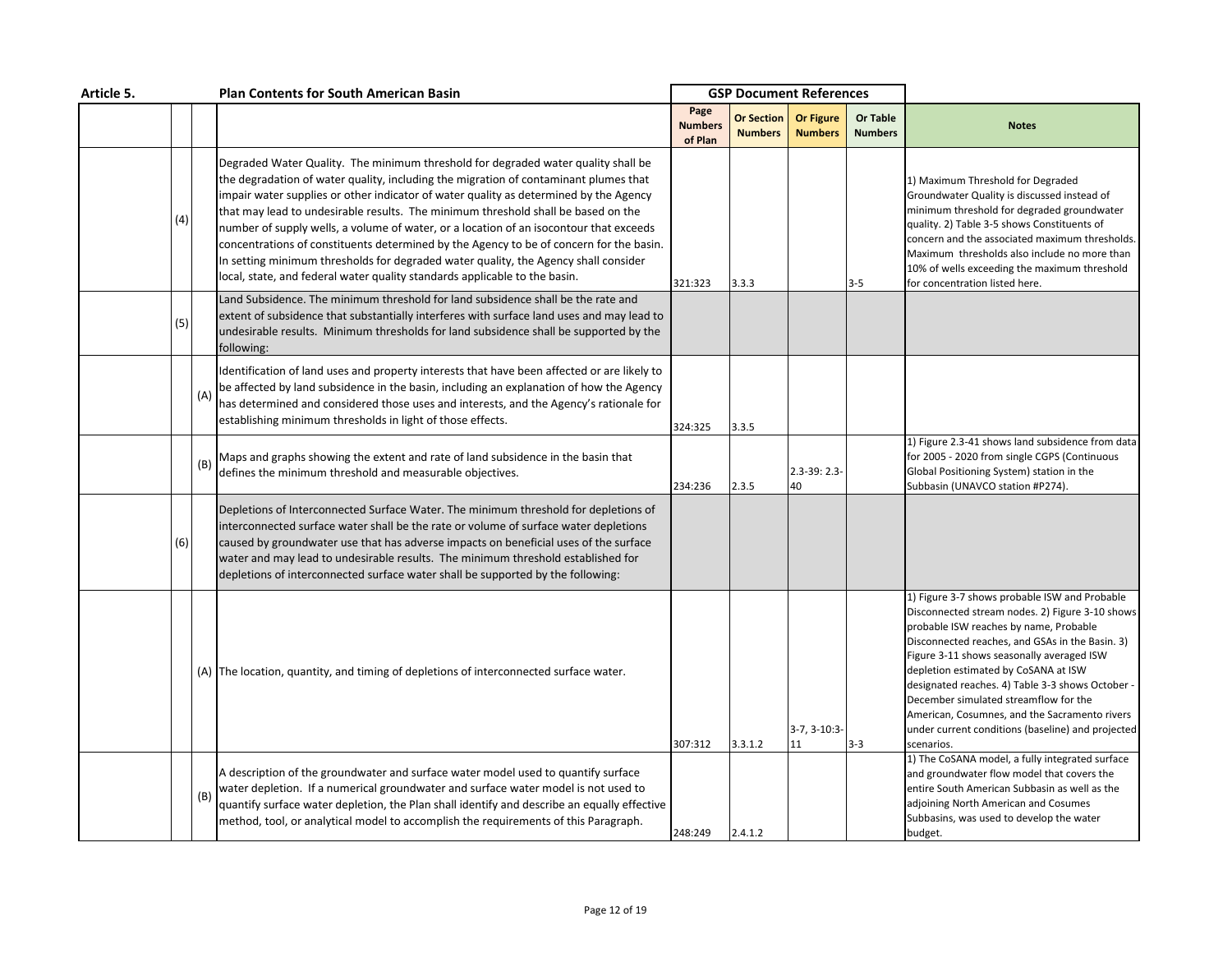| Article 5. |  | <b>Plan Contents for South American Basin</b>                                                                                                                                                                                                                                                                                                                                                                                                                                  | <b>GSP Document References</b>    |                                     |                                    |                                   |                                                                                                                                                                                                                                                                                                                                    |
|------------|--|--------------------------------------------------------------------------------------------------------------------------------------------------------------------------------------------------------------------------------------------------------------------------------------------------------------------------------------------------------------------------------------------------------------------------------------------------------------------------------|-----------------------------------|-------------------------------------|------------------------------------|-----------------------------------|------------------------------------------------------------------------------------------------------------------------------------------------------------------------------------------------------------------------------------------------------------------------------------------------------------------------------------|
|            |  |                                                                                                                                                                                                                                                                                                                                                                                                                                                                                | Page<br><b>Numbers</b><br>of Plan | <b>Or Section</b><br><b>Numbers</b> | <b>Or Figure</b><br><b>Numbers</b> | <b>Or Table</b><br><b>Numbers</b> | <b>Notes</b>                                                                                                                                                                                                                                                                                                                       |
| (d)        |  | An Agency may establish a representative minimum threshold for groundwater elevation<br>to serve as the value for multiple sustainability indicators, where the Agency can<br>demonstrate that the representative value is a reasonable proxy for multiple individual<br>minimum thresholds as supported by adequate evidence.                                                                                                                                                 | 320:321,32<br>3:324               | 3.3.2, 3.3.4                        |                                    |                                   | 1) Groundwater level is directly related to<br>groundwater storage and ISW depletion and be<br>used as a proxy for these indicators.                                                                                                                                                                                               |
| (e)        |  | An Agency that has demonstrated that undesirable results related to one or more<br>sustainability indicators are not present and are not likely to occur in a basin, as<br>described in Section 354.26, shall not be required to establish minimum thresholds<br>related to those sustainability indicators.                                                                                                                                                                   | 280                               | 3.0                                 |                                    |                                   | 1) Seawater intrusion does not apply to the SASb                                                                                                                                                                                                                                                                                   |
|            |  | Note: Authority cited: Section 10733.2, Water Code.                                                                                                                                                                                                                                                                                                                                                                                                                            |                                   |                                     |                                    |                                   |                                                                                                                                                                                                                                                                                                                                    |
| § 354.30.  |  | Reference: Sections 10723.2, 10727.2, 10733, 10733.2, and 10733.8, Water Code.<br><b>Measurable Objectives</b>                                                                                                                                                                                                                                                                                                                                                                 |                                   |                                     |                                    |                                   |                                                                                                                                                                                                                                                                                                                                    |
| (a)        |  | Each Agency shall establish measurable objectives, including interim milestones in<br>increments of five years, to achieve the sustainability goal for the basin within 20 years of<br>Plan implementation and to continue to sustainably manage the groundwater basin over<br>the planning and implementation horizon.                                                                                                                                                        | 316,<br>325:334                   | 3.3.1.3, 3.4                        |                                    | $3-4, 3-6$                        | 1) Table 3-4 lists the IM, MO for groundwater<br>level decline, storage, and ISW depletion. 2) Table<br>3-6 lists the MO's for degraded groundwater<br>quality. 3) Seawater intrusion is not significant in<br>the SASb. 4) Land is not significant in the SASb<br>and the MO is to maintain current ground surface<br>elevations. |
| (b)        |  | Measurable objectives shall be established for each sustainability indicator, based on<br>quantitative values using the same metrics and monitoring sites as are used to define the<br>minimum thresholds.                                                                                                                                                                                                                                                                     | 316,<br>325:334                   |                                     | $3.3.1.3, 3.4$ 3-17:3-21 3-4, 3-6  |                                   | 1) Table 3-4 lists the IM, MO for groundwater<br>level decline, storage, and ISW depletion. 2) Table<br>3-6 lists the MO's for degraded groundwater<br>quality. 3) Seawater intrusion is not significant in<br>the SASb. 4) Land is not significant in the SASb<br>and the MO is to maintain current ground surface<br>elevations. |
| (c)        |  | Measurable objectives shall provide a reasonable margin of operational flexibility under<br>adverse conditions which shall take into consideration components such as historical<br>water budgets, seasonal and long-term trends, and periods of drought, and be<br>commensurate with levels of uncertainty.                                                                                                                                                                   | 316                               | 3.3.1.3                             |                                    | $3 - 4$                           | 1) Table 3-4 lists the operational flexibility for<br>groundwater level decline, storage, and ISW<br>depletion. Operational flexibility is not applicable<br>for groundwater quality, land subsidence, and<br>seawater intrusion.                                                                                                  |
| (d)        |  | An Agency may establish a representative measurable objective for groundwater<br>elevation to serve as the value for multiple sustainability indicators where the Agency<br>can demonstrate that the representative value is a reasonable proxy for multiple<br>individual measurable objectives as supported by adequate evidence.                                                                                                                                            | 320:321,32<br>3:324               | 3.3.2, 3.3.4                        |                                    |                                   | 1) Groundwater level is directly related to<br>groundwater storage and ISW depletion and be<br>used as a proxy for these indicators.                                                                                                                                                                                               |
| (e)        |  | Each Plan shall describe a reasonable path to achieve the sustainability goal for the basin<br>within 20 years of Plan implementation, including a description of interim milestones for<br>each relevant sustainability indicator, using the same metric as the measurable objective,<br>in increments of five years. The description shall explain how the Plan is likely to<br>maintain sustainable groundwater management over the planning and implementation<br>horizon. | 325:334,<br>411:413               | 3.4, 5.1.5                          |                                    |                                   |                                                                                                                                                                                                                                                                                                                                    |
| (f)        |  | Each Plan may include measurable objectives and interim milestones for additional Plan<br>elements described in Water Code Section 10727.4 where the Agency determines such<br>measures are appropriate for sustainable groundwater management in the basin.                                                                                                                                                                                                                   | N/A                               |                                     |                                    |                                   | 1) There are no additonal plan elements to<br>discuss                                                                                                                                                                                                                                                                              |
| (g)        |  | An Agency may establish measurable objectives that exceed the reasonable margin of<br>operational flexibility for the purpose of improving overall conditions in the basin, but<br>failure to achieve those objectives shall not be grounds for a finding of inadequacy of the<br>Plan.                                                                                                                                                                                        | N/A                               |                                     |                                    |                                   | 1) There are no MO's established that exceed the<br>reasonable margin of operational flexibility.                                                                                                                                                                                                                                  |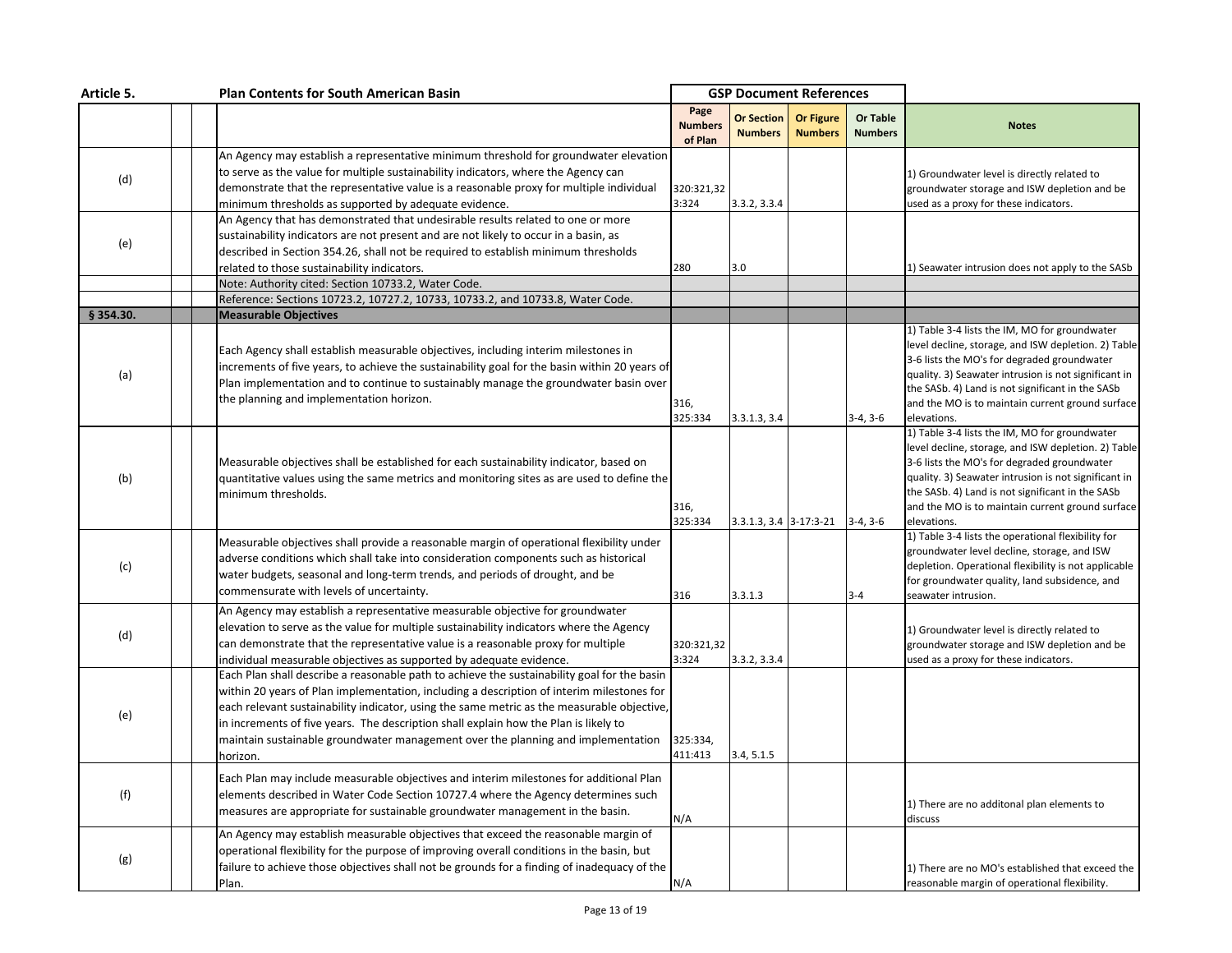| Article 5.    |     |     | <b>Plan Contents for South American Basin</b>                                                                                                                                                                                                                                                                                                                                                                                                                                                                        |                                   | <b>GSP Document References</b>      |                                    |                                   |                                                                                                                                                                                                                                            |
|---------------|-----|-----|----------------------------------------------------------------------------------------------------------------------------------------------------------------------------------------------------------------------------------------------------------------------------------------------------------------------------------------------------------------------------------------------------------------------------------------------------------------------------------------------------------------------|-----------------------------------|-------------------------------------|------------------------------------|-----------------------------------|--------------------------------------------------------------------------------------------------------------------------------------------------------------------------------------------------------------------------------------------|
|               |     |     |                                                                                                                                                                                                                                                                                                                                                                                                                                                                                                                      | Page<br><b>Numbers</b><br>of Plan | <b>Or Section</b><br><b>Numbers</b> | <b>Or Figure</b><br><b>Numbers</b> | <b>Or Table</b><br><b>Numbers</b> | <b>Notes</b>                                                                                                                                                                                                                               |
|               |     |     | Note: Authority cited: Section 10733.2, Water Code.                                                                                                                                                                                                                                                                                                                                                                                                                                                                  |                                   |                                     |                                    |                                   |                                                                                                                                                                                                                                            |
|               |     |     | Reference: Sections 10727.2, 10727.4, and 10733.2, Water Code.                                                                                                                                                                                                                                                                                                                                                                                                                                                       |                                   |                                     |                                    |                                   |                                                                                                                                                                                                                                            |
| SubArticle 4. |     |     | <b>Monitoring Networks</b>                                                                                                                                                                                                                                                                                                                                                                                                                                                                                           |                                   |                                     |                                    |                                   |                                                                                                                                                                                                                                            |
| § 354.32.     |     |     | <b>Introduction to Monitoring Networks</b>                                                                                                                                                                                                                                                                                                                                                                                                                                                                           |                                   |                                     |                                    |                                   |                                                                                                                                                                                                                                            |
|               |     |     | This Subarticle describes the monitoring network that shall be developed for each basin,<br>including monitoring objectives, monitoring protocols, and data reporting requirements.<br>The monitoring network shall promote the collection of data of sufficient quality,<br>frequency, and distribution to characterize groundwater and related surface water<br>conditions in the basin and evaluate changing conditions that occur through                                                                        |                                   |                                     |                                    |                                   |                                                                                                                                                                                                                                            |
|               |     |     | implementation of the Plan.                                                                                                                                                                                                                                                                                                                                                                                                                                                                                          |                                   |                                     |                                    |                                   |                                                                                                                                                                                                                                            |
|               |     |     | Note: Authority cited: Section 10733.2, Water Code.                                                                                                                                                                                                                                                                                                                                                                                                                                                                  |                                   |                                     |                                    |                                   |                                                                                                                                                                                                                                            |
|               |     |     | Reference: Section 10733.2, Water Code.                                                                                                                                                                                                                                                                                                                                                                                                                                                                              |                                   |                                     |                                    |                                   |                                                                                                                                                                                                                                            |
| § 354.34.     |     |     | <b>Monitoring Network</b>                                                                                                                                                                                                                                                                                                                                                                                                                                                                                            |                                   |                                     |                                    |                                   |                                                                                                                                                                                                                                            |
| (a)           |     |     | Each Agency shall develop a monitoring network capable of collecting sufficient data to<br>demonstrate short-term, seasonal, and long-term trends in groundwater and related<br>surface conditions, and yield representative information about groundwater conditions<br>as necessary to evaluate Plan implementation.                                                                                                                                                                                               | 335:355                           | 3.5.1:3.5.2 3-26:3-28               |                                    |                                   |                                                                                                                                                                                                                                            |
| (b)           |     |     | Each Plan shall include a description of the monitoring network objectives for the basin,<br>including an explanation of how the network will be developed and implemented to<br>monitor groundwater and related surface conditions, and the interconnection of surface<br>water and groundwater, with sufficient temporal frequency and spatial density to<br>evaluate the affects and effectiveness of Plan implementation. The monitoring network<br>objectives shall be implemented to accomplish the following: |                                   |                                     |                                    |                                   |                                                                                                                                                                                                                                            |
|               | (1) |     | Demonstrate progress toward achieving measurable objectives described in the Plan.                                                                                                                                                                                                                                                                                                                                                                                                                                   | 335:355                           | 3.5.1:3.5.2                         |                                    |                                   |                                                                                                                                                                                                                                            |
|               | (2) |     | Monitor impacts to the beneficial uses or users of groundwater.                                                                                                                                                                                                                                                                                                                                                                                                                                                      | 335:355                           | 3.5.1:3.5.2                         |                                    |                                   |                                                                                                                                                                                                                                            |
|               | (3) |     | Monitor changes in groundwater conditions relative to measurable objectives and<br>minimum thresholds.                                                                                                                                                                                                                                                                                                                                                                                                               | 335:355                           | 3.5.1:3.5.2                         |                                    |                                   |                                                                                                                                                                                                                                            |
|               | (4) |     | Quantify annual changes in water budget components.                                                                                                                                                                                                                                                                                                                                                                                                                                                                  | 335:355                           | 3.5.1:3.5.2                         |                                    |                                   |                                                                                                                                                                                                                                            |
| (c)           |     |     | Each monitoring network shall be designed to accomplish the following for each<br>sustainability indicator:                                                                                                                                                                                                                                                                                                                                                                                                          |                                   |                                     |                                    |                                   |                                                                                                                                                                                                                                            |
|               | (1) |     | Chronic Lowering of Groundwater Levels. Demonstrate groundwater occurrence, flow<br>directions, and hydraulic gradients between principal aquifers and surface water features<br>by the following methods:                                                                                                                                                                                                                                                                                                           |                                   |                                     |                                    |                                   |                                                                                                                                                                                                                                            |
|               |     |     | A sufficient density of monitoring wells to collect representative measurements through<br>(A) depth-discrete perforated intervals to characterize the groundwater table or<br>potentiometric surface for each principal aquifer.                                                                                                                                                                                                                                                                                    | 337:355                           | 3.5.2                               | $3 - 21:3 - 22$                    |                                   | 1) Figure 3-21 shows monitoring network for<br>groundwater level, storage, and ISW depletion<br>sustainability indicators. 2) Figure 3-22 shows<br>Density of monitoring locations in the upper and<br>ower zone of the principal aquifer. |
|               |     | (B) | Static groundwater elevation measurements shall be collected at least two times per<br>year, to represent seasonal low and seasonal high groundwater conditions.                                                                                                                                                                                                                                                                                                                                                     | 340                               | 3.5.2                               | $3 - 23$                           |                                   | 1) Figure 3-23 Monitoring frequency for<br>representative monitoring points in the network<br>for level, storage, and ISW depletion.                                                                                                       |
|               | (2) |     | Reduction of Groundwater Storage. Provide an estimate of the change in annual<br>groundwater in storage.                                                                                                                                                                                                                                                                                                                                                                                                             | 320:321,32<br>3:324               | 3.3.2, 3.3.4                        |                                    |                                   | 1) Groundwater level is directly related to<br>groundwater storage and ISW depletion and be<br>used as a proxy for these indicators.                                                                                                       |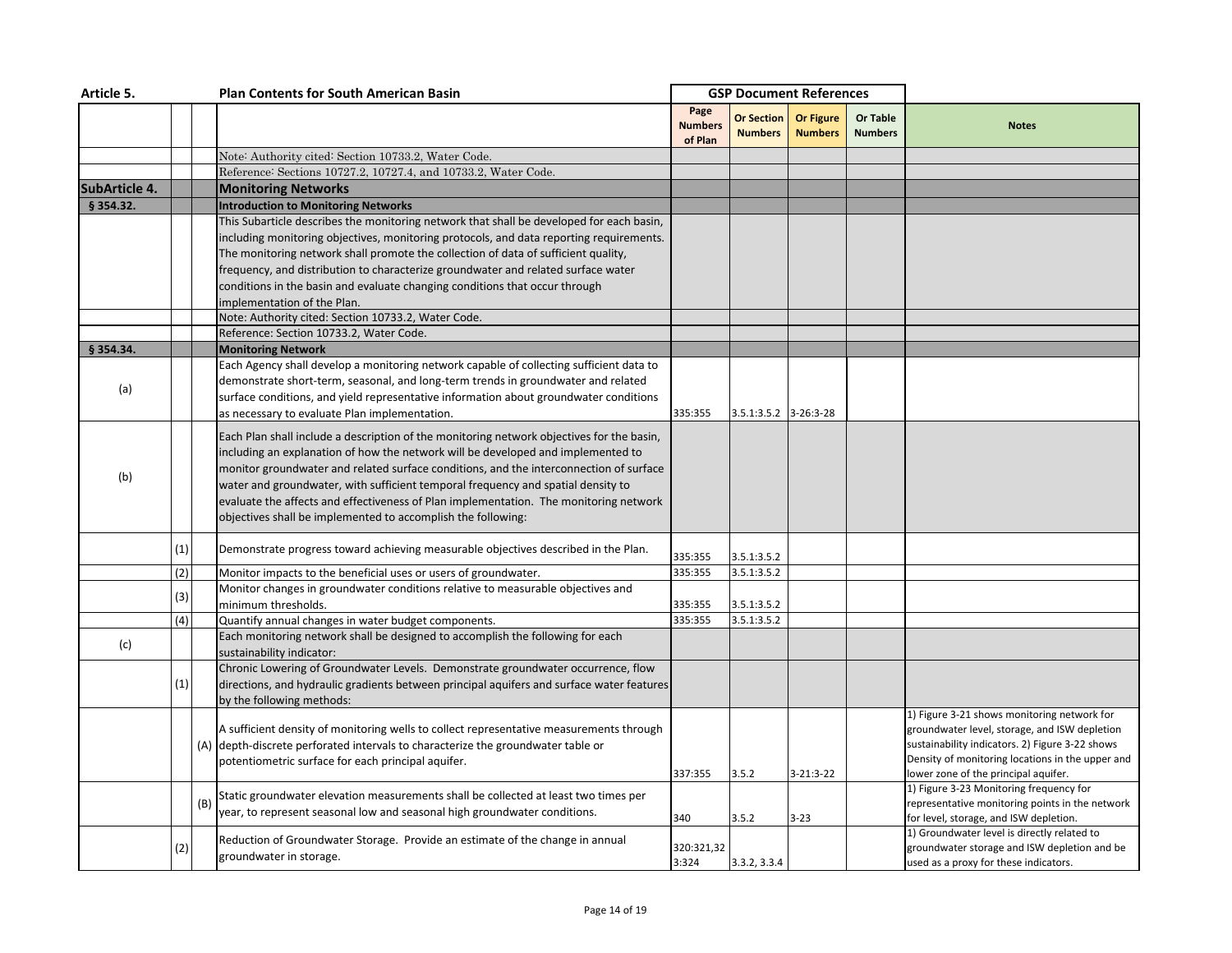| Article 5. |     |     | <b>Plan Contents for South American Basin</b>                                                                                                                                                                                                                                                                                                                                                                                                               |                                   | <b>GSP Document References</b>      |                                    |                            |                                                                                                                                                                                                                                                                                                                      |
|------------|-----|-----|-------------------------------------------------------------------------------------------------------------------------------------------------------------------------------------------------------------------------------------------------------------------------------------------------------------------------------------------------------------------------------------------------------------------------------------------------------------|-----------------------------------|-------------------------------------|------------------------------------|----------------------------|----------------------------------------------------------------------------------------------------------------------------------------------------------------------------------------------------------------------------------------------------------------------------------------------------------------------|
|            |     |     |                                                                                                                                                                                                                                                                                                                                                                                                                                                             | Page<br><b>Numbers</b><br>of Plan | <b>Or Section</b><br><b>Numbers</b> | <b>Or Figure</b><br><b>Numbers</b> | Or Table<br><b>Numbers</b> | <b>Notes</b>                                                                                                                                                                                                                                                                                                         |
|            | (3) |     | Seawater Intrusion. Monitor seawater intrusion using chloride concentrations, or other<br>measurements convertible to chloride concentrations, so that the current and projected<br>rate and extent of seawater intrusion for each applicable principal aquifer may be<br>calculated.                                                                                                                                                                       | 280                               | 3.0                                 |                                    |                            | 1) Seawater intrusion does not apply to the SASb                                                                                                                                                                                                                                                                     |
|            | (4) |     | Degraded Water Quality. Collect sufficient spatial and temporal data from each<br>applicable principal aquifer to determine groundwater quality trends for water quality<br>indicators, as determined by the Agency, to address known water quality issues.                                                                                                                                                                                                 | 341:348                           | 3.5.2                               | 3-24:3-28                          | $3 - 7:3 - 8$              | 1) Figures 3-24:3-26 show the water quality<br>monitoring wells in the upper and lower aquifer.<br>2) Tables 3-7:3-8 list information regarding the<br>upper and lower aquifer layer water quality<br>monitoring wells                                                                                               |
|            | (5) |     | Land Subsidence. Identify the rate and extent of land subsidence, which may be<br>measured by extensometers, surveying, remote sensing technology, or other appropriate<br>method.                                                                                                                                                                                                                                                                          | 353:354                           | 3.5.2                               |                                    |                            | 1) Subsidence is not a significant concern for the<br>Subbasin                                                                                                                                                                                                                                                       |
|            | (6) |     | Depletions of Interconnected Surface Water. Monitor surface water and groundwater,<br>where interconnected surface water conditions exist, to characterize the spatial and<br>temporal exchanges between surface water and groundwater, and to calibrate and apply<br>the tools and methods necessary to calculate depletions of surface water caused by<br>groundwater extractions. The monitoring network shall be able to characterize the<br>following: |                                   |                                     |                                    |                            |                                                                                                                                                                                                                                                                                                                      |
|            |     | (A) | Flow conditions including surface water discharge, surface water head, and baseflow<br>contribution.                                                                                                                                                                                                                                                                                                                                                        | 327:329<br>339:355                | 3.5.2                               | $3-17:3-19$<br>$3 - 23$            | $3-9$                      | 1) Figures 3-17:3-19 show ISW monitoring<br>locations. 2) Figure 3-23 shows monitoring<br>frequency for representative monitoring points in<br>the network for level, storage, and ISW depletion.<br>2) Table 3-9 lists stream gauge monitoring<br>locations in the basin that collected 15 minute<br>interval data. |
|            |     | (B) | Identifying the approximate date and location where ephemeral or intermittent flowing<br>streams and rivers cease to flow, if applicable.                                                                                                                                                                                                                                                                                                                   | N/A                               |                                     |                                    |                            | No rivers in the SASb have been shown to cease<br>flowing.                                                                                                                                                                                                                                                           |
|            |     | (C) | Temporal change in conditions due to variations in stream discharge and regional<br>groundwater extraction.                                                                                                                                                                                                                                                                                                                                                 | 355                               | 3.5.2                               |                                    | $3-9$                      | 1) Table 3-9 lists stream gauge monitoring<br>locations in the basin that collected 15 minute<br>interval data.                                                                                                                                                                                                      |
|            |     | (D) | Other factors that may be necessary to identify adverse impacts on beneficial uses of the<br>surface water.                                                                                                                                                                                                                                                                                                                                                 | N/A                               |                                     |                                    |                            | 1) Groundwater level is used as a proxy for ISW<br>depletion                                                                                                                                                                                                                                                         |
| (d)        |     |     | The monitoring network shall be designed to ensure adequate coverage of sustainability<br>indicators. If management areas are established, the quantity and density of monitoring<br>sites in those areas shall be sufficient to evaluate conditions of the basin setting and<br>sustainable management criteria specific to that area.                                                                                                                     | 330                               | 3.5.2                               | $3 - 21$                           |                            | 1) Figure 3-21 shows monitoring network for<br>groundwater level, storage, and ISW depletion<br>sustainability indicators covering 92% lateral<br>coverage of the network. Groundwater level is<br>used as a proxy for ISW depletion.                                                                                |
| (e)        |     |     | A Plan may utilize site information and monitoring data from existing sources as part of<br>the monitoring network.                                                                                                                                                                                                                                                                                                                                         | 337:355                           | 3.5.2                               |                                    |                            |                                                                                                                                                                                                                                                                                                                      |
| (f)        |     |     | The Agency shall determine the density of monitoring sites and frequency of<br>measurements required to demonstrate short-term, seasonal, and long-term trends<br>based upon the following factors:                                                                                                                                                                                                                                                         |                                   |                                     |                                    |                            |                                                                                                                                                                                                                                                                                                                      |
|            | (1) |     | Amount of current and projected groundwater use.                                                                                                                                                                                                                                                                                                                                                                                                            | 335:337                           | 3.5.1                               |                                    |                            |                                                                                                                                                                                                                                                                                                                      |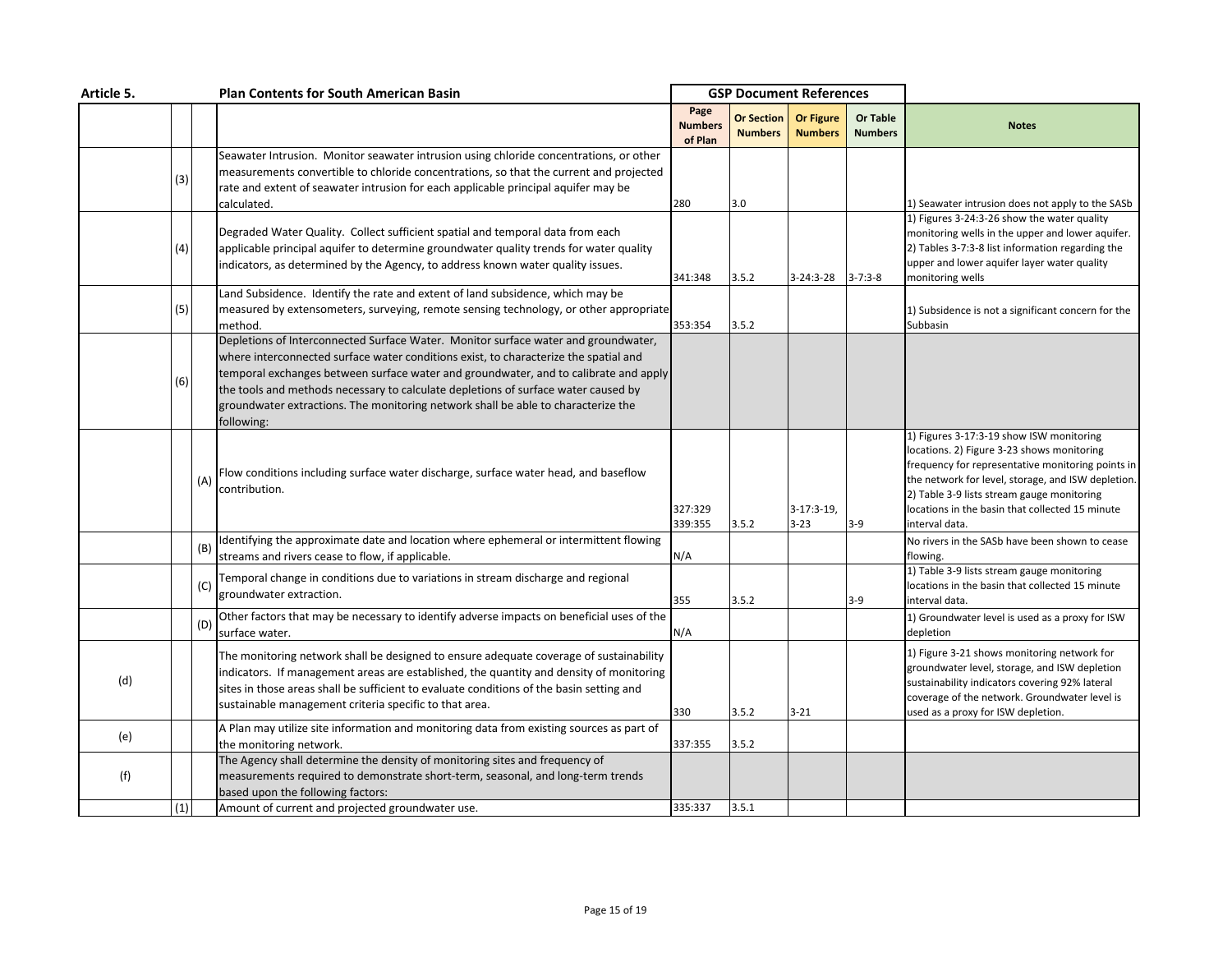| Article 5. |     | <b>Plan Contents for South American Basin</b>                                                                                                                                                                                                                                                                                                                     |                                          | <b>GSP Document References</b>      |                                    |                            |                                                                                                                                                                                                                                                                                                                                                                                                                                                                                                                                                                  |
|------------|-----|-------------------------------------------------------------------------------------------------------------------------------------------------------------------------------------------------------------------------------------------------------------------------------------------------------------------------------------------------------------------|------------------------------------------|-------------------------------------|------------------------------------|----------------------------|------------------------------------------------------------------------------------------------------------------------------------------------------------------------------------------------------------------------------------------------------------------------------------------------------------------------------------------------------------------------------------------------------------------------------------------------------------------------------------------------------------------------------------------------------------------|
|            |     |                                                                                                                                                                                                                                                                                                                                                                   | Page<br><b>Numbers</b><br>of Plan        | <b>Or Section</b><br><b>Numbers</b> | <b>Or Figure</b><br><b>Numbers</b> | Or Table<br><b>Numbers</b> | <b>Notes</b>                                                                                                                                                                                                                                                                                                                                                                                                                                                                                                                                                     |
|            | (2) | Aquifer characteristics, including confined or unconfined aquifer conditions, or other<br>physical characteristics that affect groundwater flow.                                                                                                                                                                                                                  | 340,345:34                               | 3.5.2                               | $3-23, 3-$<br>26:3-28              | $3-7, 3-8$                 | 1) Figure 3-22 shows the density of monitoring<br>locations in the upper and lower zone of the<br>principal aquifer for groundwater level and<br>storage and ISW depletion. 2) Figures 3-25:3-26<br>show monitoring locations in the upper and<br>lower zones for water quality.                                                                                                                                                                                                                                                                                 |
|            | (3) | Impacts to beneficial uses and users of groundwater and land uses and property interests<br>affected by groundwater production, and adjacent basins that could affect the ability of                                                                                                                                                                              |                                          |                                     |                                    |                            |                                                                                                                                                                                                                                                                                                                                                                                                                                                                                                                                                                  |
|            | (4) | that basin to meet the sustainability goal.<br>Whether the Agency has adequate long-term existing monitoring results or other<br>technical information to demonstrate an understanding of aquifer response.                                                                                                                                                       | 335:338<br>335:338                       | 3.5.1<br>3.5.1                      |                                    |                            | 1) Wells with a historical record dating past 2005<br>were prioritized as monitoring candidates.                                                                                                                                                                                                                                                                                                                                                                                                                                                                 |
| (g)        |     | Each Plan shall describe the following information about the monitoring network:                                                                                                                                                                                                                                                                                  |                                          |                                     |                                    |                            |                                                                                                                                                                                                                                                                                                                                                                                                                                                                                                                                                                  |
|            | (1) | Scientific rationale for the monitoring site selection process.                                                                                                                                                                                                                                                                                                   | 335:338                                  | 3.5.1                               | 3-22                               |                            | 1) Figure 3-22 shows the general framework for<br>monitoring site selection                                                                                                                                                                                                                                                                                                                                                                                                                                                                                      |
|            | (2) | Consistency with data and reporting standards described in Section 352.4. If a site is not<br>consistent with those standards, the Plan shall explain the necessity of the site to the<br>monitoring network, and how any variation from the standards will not affect the<br>usefulness of the results obtained.                                                 | 360                                      | 3.5.4                               |                                    |                            |                                                                                                                                                                                                                                                                                                                                                                                                                                                                                                                                                                  |
|            | (3) | For each sustainability indicator, the quantitative values for the minimum threshold,<br>measurable objective, and interim milestones that will be measured at each monitoring<br>site or representative monitoring sites established pursuant to Section 354.36.                                                                                                 | 317, 322,<br>342                         | 3.3.1.3,<br>3.3.3, 3.4.3            |                                    |                            | 1) Table 3-4 lists the MT, MO, and IM for<br>groundwater level decline, storage, and ISW<br>depletion. 2) Land subsidence and seawater<br>intrusion are not significant in the subbasin. 3)<br>Table 3-5 lists the MTs for water quality. 4) Table<br>3-6 shows the measurable objectives for nitrogen<br>and specific conductivity at the selected wells<br>within the Subbasin. 5) IMs are not applicable for<br>3-4, 3-5:3-6 water quality.                                                                                                                   |
| (h)        |     | The location and type of each monitoring site within the basin displayed on a map, and<br>reported in tabular format, including information regarding the monitoring site type,<br>frequency of measurement, and the purposes for which the monitoring site is being<br>used.                                                                                     | 317, 330,<br>332,<br>340:341,<br>351:352 | 3.3.1.3,<br>3.4.3, 3.5.2            | $3-21, 3-$<br>23:3-24              |                            | 1) Figure 3-21 shows monitoring network for<br>groundwater level and storage, and ISW<br>depletion. 2) Figure 3-23 shows the monitoring<br>frequency for groundwater level and storage, and<br>ISW depletion. 3) Figure 3-24 shows the location<br>of water quality monitoring wells. 4) Table 3-4<br>lists the monitoring wells used for groundwater<br>level and storage, and ISW depletion. 5) Table 3-6<br>lists the wells for water quality monitoring. 6)<br>Tables 3-7:3-8 lists the measurement history and<br>3-4, 3-6:3-8 frequency for water quality. |
| (i)        |     | The monitoring protocols developed by each Agency shall include a description of<br>technical standards, data collection methods, and other procedures or protocols<br>pursuant to Water Code Section 10727.2(f) for monitoring sites or other data collection<br>facilities to ensure that the monitoring network utilizes comparable data and<br>methodologies. | 355:360                                  | 3.5.3                               |                                    |                            |                                                                                                                                                                                                                                                                                                                                                                                                                                                                                                                                                                  |
| (j)        |     | An Agency that has demonstrated that undesirable results related to one or more<br>sustainability indicators are not present and are not likely to occur in a basin, as<br>described in Section 354.26, shall not be required to establish a monitoring network<br>related to those sustainability indicators.                                                    | N/A                                      |                                     |                                    |                            | 1) Seawater intrusion does not apply to the SASb.<br>2) Land subsidence is not expected to be a<br>signficiant concern to the SASb                                                                                                                                                                                                                                                                                                                                                                                                                               |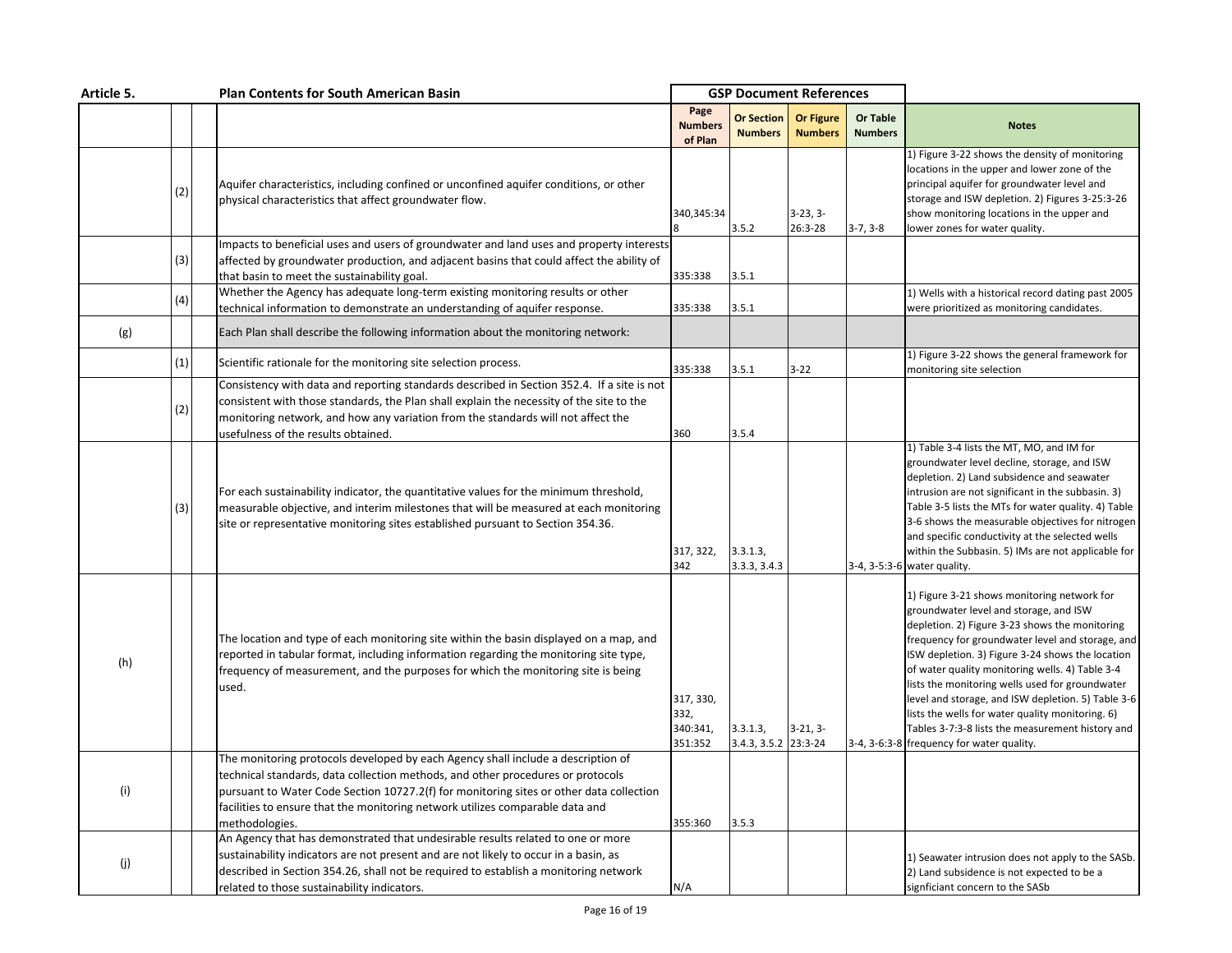| Article 5.  |     | <b>Plan Contents for South American Basin</b>                                                                                                                                                                                                                                                                                         |                                         | <b>GSP Document References</b>      |                                    |                                   |                                                                                                                                                                                                                                   |
|-------------|-----|---------------------------------------------------------------------------------------------------------------------------------------------------------------------------------------------------------------------------------------------------------------------------------------------------------------------------------------|-----------------------------------------|-------------------------------------|------------------------------------|-----------------------------------|-----------------------------------------------------------------------------------------------------------------------------------------------------------------------------------------------------------------------------------|
|             |     |                                                                                                                                                                                                                                                                                                                                       | Page<br><b>Numbers</b><br>of Plan       | <b>Or Section</b><br><b>Numbers</b> | <b>Or Figure</b><br><b>Numbers</b> | <b>Or Table</b><br><b>Numbers</b> | <b>Notes</b>                                                                                                                                                                                                                      |
|             |     | Note: Authority cited: Section 10733.2, Water Code.                                                                                                                                                                                                                                                                                   |                                         |                                     |                                    |                                   |                                                                                                                                                                                                                                   |
|             |     | Reference: Sections 10723.2, 10727.2, 10727.4, 10728, 10733, 10733.2, and 10733.8,                                                                                                                                                                                                                                                    |                                         |                                     |                                    |                                   |                                                                                                                                                                                                                                   |
|             |     | <b>Water Code</b>                                                                                                                                                                                                                                                                                                                     |                                         |                                     |                                    |                                   |                                                                                                                                                                                                                                   |
| $§$ 354.36. |     | <b>Representative Monitoring</b>                                                                                                                                                                                                                                                                                                      |                                         |                                     |                                    |                                   |                                                                                                                                                                                                                                   |
|             |     | Each Agency may designate a subset of monitoring sites as representative of conditions<br>in the basin or an area of the basin, as follows:                                                                                                                                                                                           |                                         |                                     |                                    |                                   |                                                                                                                                                                                                                                   |
| (a)         |     | Representative monitoring sites may be designated by the Agency as the point at which<br>sustainability indicators are monitored, and for which quantitative values for minimum<br>thresholds, measurable objectives, and interim milestones are defined.                                                                             | 316, 341                                | 3.3.1.3,<br>3.4.3                   |                                    | $3-4, 3-6$                        | 1) Table 3-4 lists the RMPs groundwater level and<br>storage, and ISW depletion. 2) Table 3-7 lists the<br>RMPs for water quality.                                                                                                |
| (b)         |     | (b) Groundwater elevations may be used as a proxy for monitoring other sustainability<br>indicators if the Agency demonstrates the following:                                                                                                                                                                                         |                                         |                                     |                                    |                                   |                                                                                                                                                                                                                                   |
|             | (1) | Significant correlation exists between groundwater elevations and the sustainability<br>indicators for which groundwater elevation measurements serve as a proxy.                                                                                                                                                                     | 320:321,<br>323:324                     | 3.3.2, 3.3.4                        |                                    |                                   | 1) Groundwater level is directly related to<br>groundwater storage and ISW depletion and be<br>used as a proxy.                                                                                                                   |
|             | (2) | Measurable objectives established for groundwater elevation shall include a reasonable<br>margin of operational flexibility taking into consideration the basin setting to avoid<br>undesirable results for the sustainability indicators for which groundwater elevation<br>measurements serve as a proxy.                           | 316                                     | 3.3.1.3                             |                                    | $3 - 4$                           | 1) Table 3-4 lists the operational flexibility for<br>groundwater level decline, storage, and ISW<br>depletion. Operational flexibility is not applicable<br>for groundwater quality, land subsidence, and<br>seawater intrusion. |
| (c)         |     | The designation of a representative monitoring site shall be supported by adequate<br>evidence demonstrating that the site reflects general conditions in the area.                                                                                                                                                                   | 335:337                                 | 3.5.1                               |                                    |                                   |                                                                                                                                                                                                                                   |
|             |     | Note: Authority cited: Section 10733.2, Water Code.                                                                                                                                                                                                                                                                                   |                                         |                                     |                                    |                                   |                                                                                                                                                                                                                                   |
|             |     | Reference: Sections 10727.2 and 10733.2. Water Code                                                                                                                                                                                                                                                                                   |                                         |                                     |                                    |                                   |                                                                                                                                                                                                                                   |
| $§$ 354.38. |     | <b>Assessment and Improvement of Monitoring Network</b>                                                                                                                                                                                                                                                                               |                                         |                                     |                                    |                                   |                                                                                                                                                                                                                                   |
| (a)         |     | Each Agency shall review the monitoring network and include an evaluation in the Plan<br>and each five-year assessment, including a determination of uncertainty and whether<br>there are data gaps that could affect the ability of the Plan to achieve the sustainability<br>goal for the basin.                                    | 360:362                                 | 3.5.5                               |                                    |                                   |                                                                                                                                                                                                                                   |
| (b)         |     | Each Agency shall identify data gaps wherever the basin does not contain a sufficient<br>number of monitoring sites, does not monitor sites at a sufficient frequency, or utilizes<br>monitoring sites that are unreliable, including those that do not satisfy minimum<br>standards of the monitoring network adopted by the Agency. | 316,<br>337:355,<br>347,352,<br>360;362 | 3.3.1.3,<br>3.5.2, 3.5.5 3-27       |                                    | $3 - 4$                           | 1) Figure 3-27 shows the data gaps to be<br>addressed for monitoring wells, stream gauges.<br>2) Table 3-4 shows monitoring wells with some<br>historical data gaps                                                               |
| (c)         |     | If the monitoring network contains data gaps, the Plan shall include a description of the<br>following:                                                                                                                                                                                                                               |                                         |                                     |                                    |                                   |                                                                                                                                                                                                                                   |
|             | (1) | The location and reason for data gaps in the monitoring network.                                                                                                                                                                                                                                                                      | 316,<br>337:355,<br>347,352,<br>360;362 | 3.3.1.3,<br>3.5.2, 3.5.5 3-27       |                                    | $3 - 4$                           | 1) Figure 3-27 shows the data gaps to be<br>addressed for monitoring wells, stream gauges.<br>2) Table 3-4 shows monitoring wells with some<br>historical data gaps                                                               |
|             | (2) | Local issues and circumstances that limit or prevent monitoring.                                                                                                                                                                                                                                                                      | 316,<br>337:355,<br>347,352,<br>360;362 | 3.3.1.3,<br>3.5.2, 3.5.5 3-27       |                                    | $3 - 4$                           | 1) Figure 3-27 shows the data gaps to be<br>addressed for monitoring wells, stream gauges.<br>2) Table 3-4 shows monitoring wells with some<br>historical data gaps                                                               |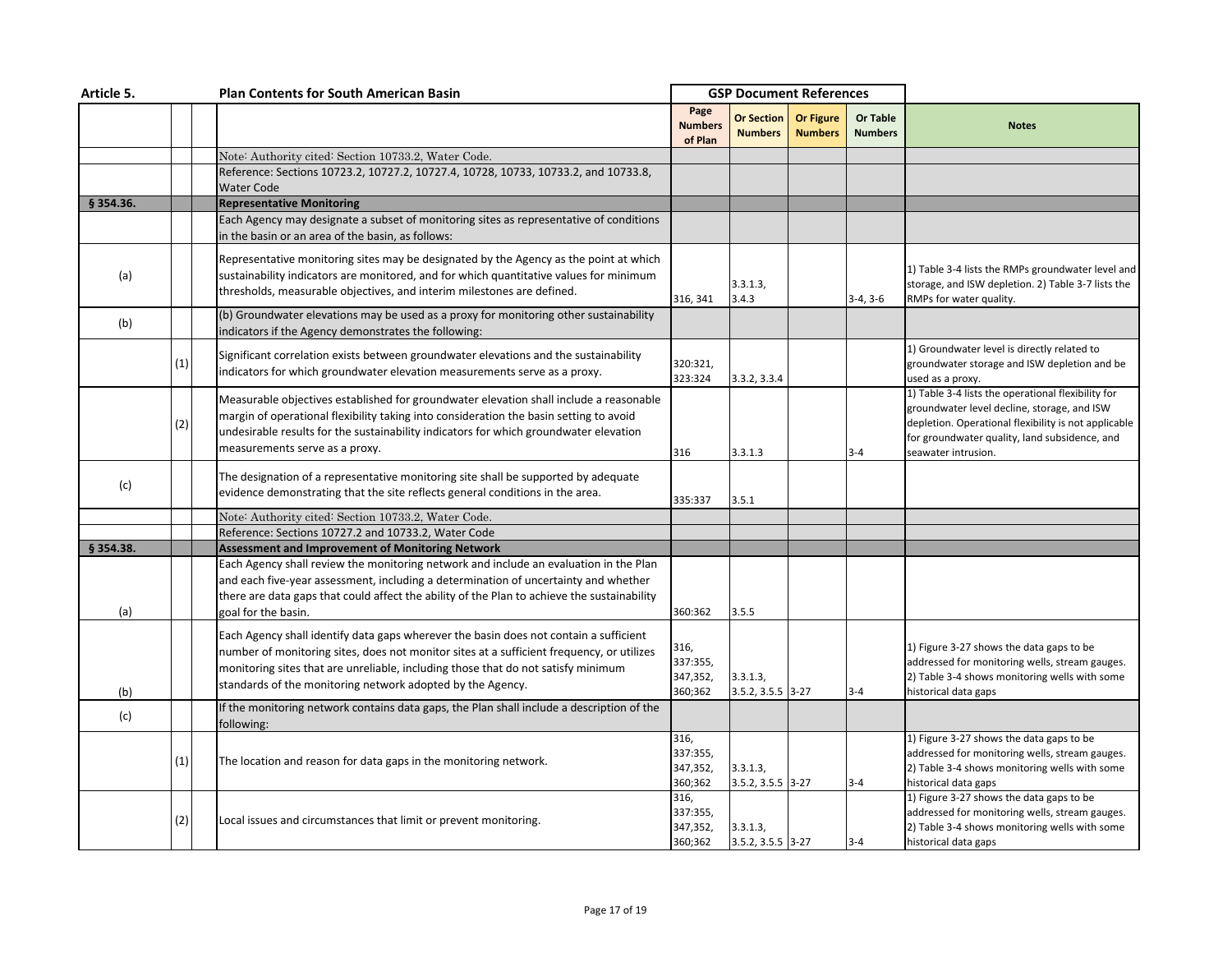| Article 5.           |     | <b>Plan Contents for South American Basin</b>                                                                                                                                                                                                                                                                                                                                                                                                |                                         | <b>GSP Document References</b>      |                                           |                            |                                                                                                                                                                     |
|----------------------|-----|----------------------------------------------------------------------------------------------------------------------------------------------------------------------------------------------------------------------------------------------------------------------------------------------------------------------------------------------------------------------------------------------------------------------------------------------|-----------------------------------------|-------------------------------------|-------------------------------------------|----------------------------|---------------------------------------------------------------------------------------------------------------------------------------------------------------------|
|                      |     |                                                                                                                                                                                                                                                                                                                                                                                                                                              | Page<br><b>Numbers</b><br>of Plan       | <b>Or Section</b><br><b>Numbers</b> | <b>Or Figure</b><br><b>Numbers</b>        | Or Table<br><b>Numbers</b> | <b>Notes</b>                                                                                                                                                        |
| (d)                  |     | Each Agency shall describe steps that will be taken to fill data gaps before the next five-<br>year assessment, including the location and purpose of newly added or installed<br>monitoring sites.                                                                                                                                                                                                                                          | 316,<br>337:355,<br>347,352,<br>360;362 | 3.3.1.3,<br>$3.5.2, 3.5.5$ 3-27     |                                           | $3 - 4$                    | 1) Figure 3-27 shows the data gaps to be<br>addressed for monitoring wells, stream gauges.<br>2) Table 3-4 shows monitoring wells with some<br>historical data gaps |
| (e)                  |     | Each Agency shall adjust the monitoring frequency and density of monitoring sites to<br>provide an adequate level of detail about site-specific surface water and groundwater<br>conditions and to assess the effectiveness of management actions under circumstances<br>that include the following:                                                                                                                                         |                                         |                                     |                                           |                            |                                                                                                                                                                     |
|                      | (1) | Minimum threshold exceedances.                                                                                                                                                                                                                                                                                                                                                                                                               | 316,<br>360:362                         | 3.3.1.3,<br>3.5.5                   |                                           |                            | In Development                                                                                                                                                      |
|                      | (2) | Highly variable spatial or temporal conditions.                                                                                                                                                                                                                                                                                                                                                                                              | 316,<br>337:355,36 3.3.1.3,<br>0:362    | $3.5.2, 3.5.5$ 3-70                 | 3-25, 3-26,<br>$3-27, 3-28, 3-7, 3-8, 3-$ |                            | In Development                                                                                                                                                      |
|                      | (3) | Adverse impacts to beneficial uses and users of groundwater.                                                                                                                                                                                                                                                                                                                                                                                 | 337:355                                 | 3.5.2                               | $3 - 24$                                  |                            | In Development                                                                                                                                                      |
|                      | (4) | The potential to adversely affect the ability of an adjacent basin to implement its Plan or<br>impede achievement of sustainability goals in an adjacent basin.                                                                                                                                                                                                                                                                              | 316                                     | 3.3.1.3                             |                                           |                            | In Development                                                                                                                                                      |
|                      |     | Note: Authority cited: Section 10733.2, Water Code.                                                                                                                                                                                                                                                                                                                                                                                          |                                         |                                     |                                           |                            |                                                                                                                                                                     |
|                      |     | Reference: Sections 10723.2, 10727.2, 10728.2, 10733, 10733.2, and 10733.8, Water<br>Code                                                                                                                                                                                                                                                                                                                                                    |                                         |                                     |                                           |                            |                                                                                                                                                                     |
| § 354.40.            |     | <b>Reporting Monitoring Data to the Department</b>                                                                                                                                                                                                                                                                                                                                                                                           |                                         |                                     |                                           |                            |                                                                                                                                                                     |
|                      |     | Monitoring data shall be stored in the data management system developed pursuant to<br>Section 352.6. A copy of the monitoring data shall be included in the Annual Report and<br>submitted electronically on forms provided by the Department.                                                                                                                                                                                              |                                         |                                     |                                           |                            |                                                                                                                                                                     |
|                      |     | Note: Authority cited: Section 10733.2, Water Code.                                                                                                                                                                                                                                                                                                                                                                                          |                                         |                                     |                                           |                            |                                                                                                                                                                     |
|                      |     | Reference: Sections 10728, 10728.2, 10733.2, and 10733.8, Water Code.                                                                                                                                                                                                                                                                                                                                                                        |                                         |                                     |                                           |                            |                                                                                                                                                                     |
| <b>SubArticle 5.</b> |     | <b>Projects and Management Actions</b>                                                                                                                                                                                                                                                                                                                                                                                                       |                                         |                                     |                                           |                            |                                                                                                                                                                     |
| § 354.42.            |     | <b>Introduction to Projects and Management Actions</b>                                                                                                                                                                                                                                                                                                                                                                                       |                                         |                                     |                                           |                            |                                                                                                                                                                     |
|                      |     | This Subarticle describes the criteria for projects and management actions to be included<br>in a Plan to meet the sustainability goal for the basin in a manner that can be maintained<br>over the planning and implementation horizon.                                                                                                                                                                                                     |                                         |                                     |                                           |                            |                                                                                                                                                                     |
|                      |     | Note: Authority cited: Section 10733.2, Water Code.                                                                                                                                                                                                                                                                                                                                                                                          |                                         |                                     |                                           |                            |                                                                                                                                                                     |
|                      |     | Reference: Section 10733.2, Water Code.                                                                                                                                                                                                                                                                                                                                                                                                      |                                         |                                     |                                           |                            |                                                                                                                                                                     |
| § 354.44.            |     | <b>Projects and Management Actions</b>                                                                                                                                                                                                                                                                                                                                                                                                       |                                         |                                     |                                           |                            |                                                                                                                                                                     |
| (a)                  |     | Each Plan shall include a description of the projects and management actions the Agency<br>has determined will achieve the sustainability goal for the basin, including projects and<br>management actions to respond to changing conditions in the basin.                                                                                                                                                                                   | 363:366                                 | 4.0                                 |                                           |                            |                                                                                                                                                                     |
| (b)                  |     | Each Plan shall include a description of the projects and management actions that<br>include the following:                                                                                                                                                                                                                                                                                                                                  |                                         |                                     |                                           |                            |                                                                                                                                                                     |
|                      | (1) | A list of projects and management actions proposed in the Plan with a description of the<br>measurable objective that is expected to benefit from the project or management action.<br>The list shall include projects and management actions that may be utilized to meet<br>interim milestones, the exceedance of minimum thresholds, or where undesirable results<br>have occurred or are imminent. The Plan shall include the following: |                                         |                                     |                                           |                            |                                                                                                                                                                     |